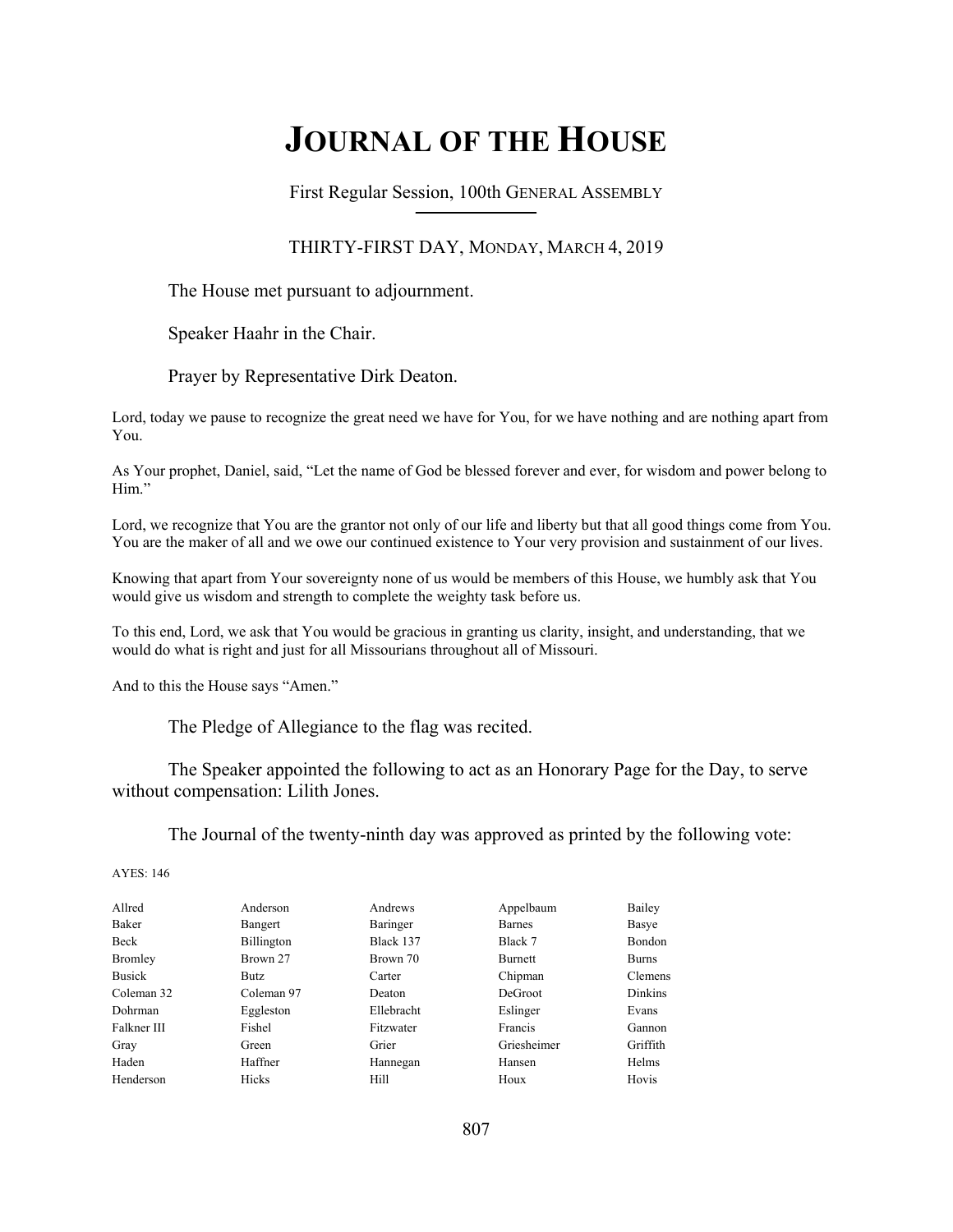| Hudson                        | Hurst         | Ingle       | Justus                | Kelley 127 |
|-------------------------------|---------------|-------------|-----------------------|------------|
| Kelly 141                     | Kendrick      | Kidd        | Knight                | Kolkmeyer  |
| Lavender                      | Lovasco       | Love        | Lynch                 | Mackey     |
| Mayhew                        | McCreery      | McDaniel    | McGaugh               | McGee      |
| McGirl                        | Merideth      | Miller      | Mitten                | Moon       |
| Morgan                        | Morris 140    | Morse 151   | Mosley                | Muntzel    |
| Murphy                        | Neely         | O'Donnell   | Patterson             | Pfautsch   |
| Pierson Jr.                   | Pietzman      | Pike        | Plocher               | Pogue      |
| Pollitt <sub>52</sub>         | Pollock 123   | Porter      | Proudie               | Ouade      |
| Razer                         | Reedy         | Rehder      | <b>Toalson Reisch</b> | Remole     |
| Richey                        | Riggs         | Roberts 161 | Roberts 77            | Roden      |
| Rogers                        | Rone          | Ross        | Rowland               | Runions    |
| Ruth                          | Sain          | Sauls       | Schnelting            | Schroer    |
| Sharpe                        | Shaul 113     | Shawan      | <b>Shields</b>        | Shull 16   |
| <b>Simmons</b>                | Smith         | Solon       | Sommer                | Spencer    |
| Stacy                         | Stephens 128  | Stevens 46  | Tate                  | Taylor     |
| Trent                         | Unsicker      | Veit        | Vescovo               | Walsh      |
| Wiemann                       | Wilson        | Windham     | Wood                  | Wright     |
| Mr. Speaker                   |               |             |                       |            |
|                               |               |             |                       |            |
| <b>NOES: 000</b>              |               |             |                       |            |
|                               |               |             |                       |            |
| PRESENT: 002                  |               |             |                       |            |
|                               |               |             |                       |            |
| Chappelle-Nadal               | Ellington     |             |                       |            |
|                               |               |             |                       |            |
| <b>ABSENT WITH LEAVE: 013</b> |               |             |                       |            |
|                               |               |             |                       |            |
| <b>Bland Manlove</b>          | <b>Bosley</b> | Carpenter   | Christofanelli        | Dogan      |
| Franks Jr.                    | Gregory       | Messenger   | Price                 | Roeber     |
| Swan                          | Walker        | Washington  |                       |            |
|                               |               |             |                       |            |

VACANCIES: 002

The Journal of the thirtieth day was approved as printed.

Representative Fitzwater assumed the Chair.

#### **HOUSE RESOLUTIONS**

Representative Mackey offered House Resolution No. 783.

## **SECOND READING OF HOUSE CONCURRENT RESOLUTIONS**

The following House Concurrent Resolutions were read the second time:

**HCR 51**, relating to colon cancer awareness week.

**HCR 52**, relating to the great Missouri smokeout day.

**HCR 53**, relating to American Red Cross minority blood drive day.

**HCR 54**, relating to sickle cell awareness week.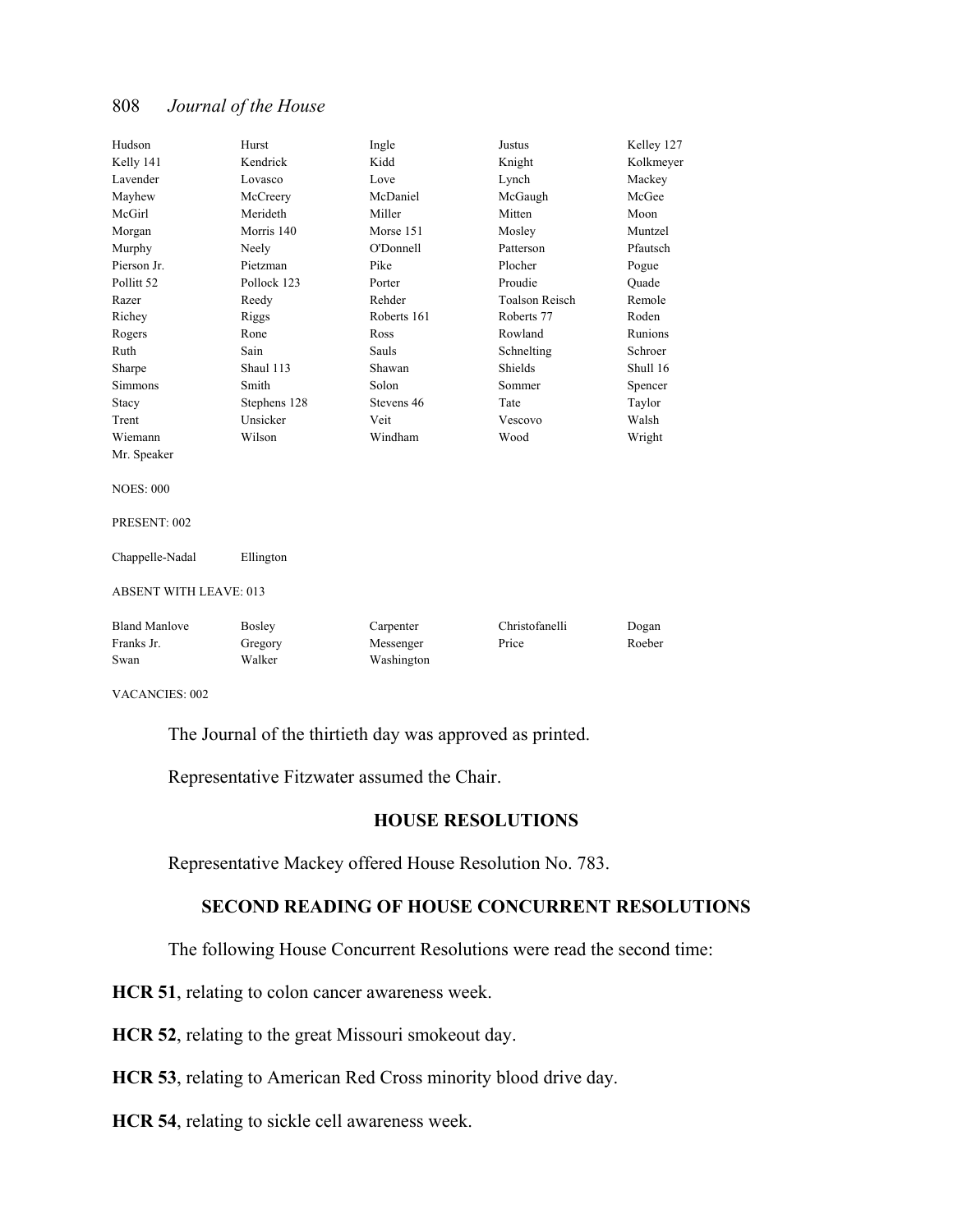**HCR 55**, relating to minority organ donor awareness week.

**HCR 56**, relating to donate life month.

#### **SECOND READING OF HOUSE JOINT RESOLUTIONS**

The following House Joint Resolutions were read the second time:

- **HJR 56**, relating to campaign finance.
- **HJR 57**, relating to the general assembly.

**HJR 58**, relating to medical marijuana.

#### **SECOND READING OF HOUSE BILLS**

The following House Bills were read the second time:

**HB 1231**, relating to group benefit health plans.

**HB 1232**, relating to the labeling of food.

**HB 1233**, relating to payments to ambulance districts.

**HB 1234**, relating to the practice of pharmacy.

**HB 1235**, relating to MO HealthNet reimbursement rates, with an emergency clause.

**HB 1236**, relating to rural workforce development incentives.

**HB 1237**, to authorize the conveyance of certain state property.

**HB 1238**, relating to certificates of authority issued by the board of architects, professional engineers, professional land surveyors, and professional landscape architects.

**HB 1239**, relating to firearm sales.

**HB 1240**, relating to support for an unborn child, with a penalty provision.

**HB 1241**, relating to MO HealthNet.

**HB 1242**, relating to captive cervids.

**HB 1243**, relating to tax credits.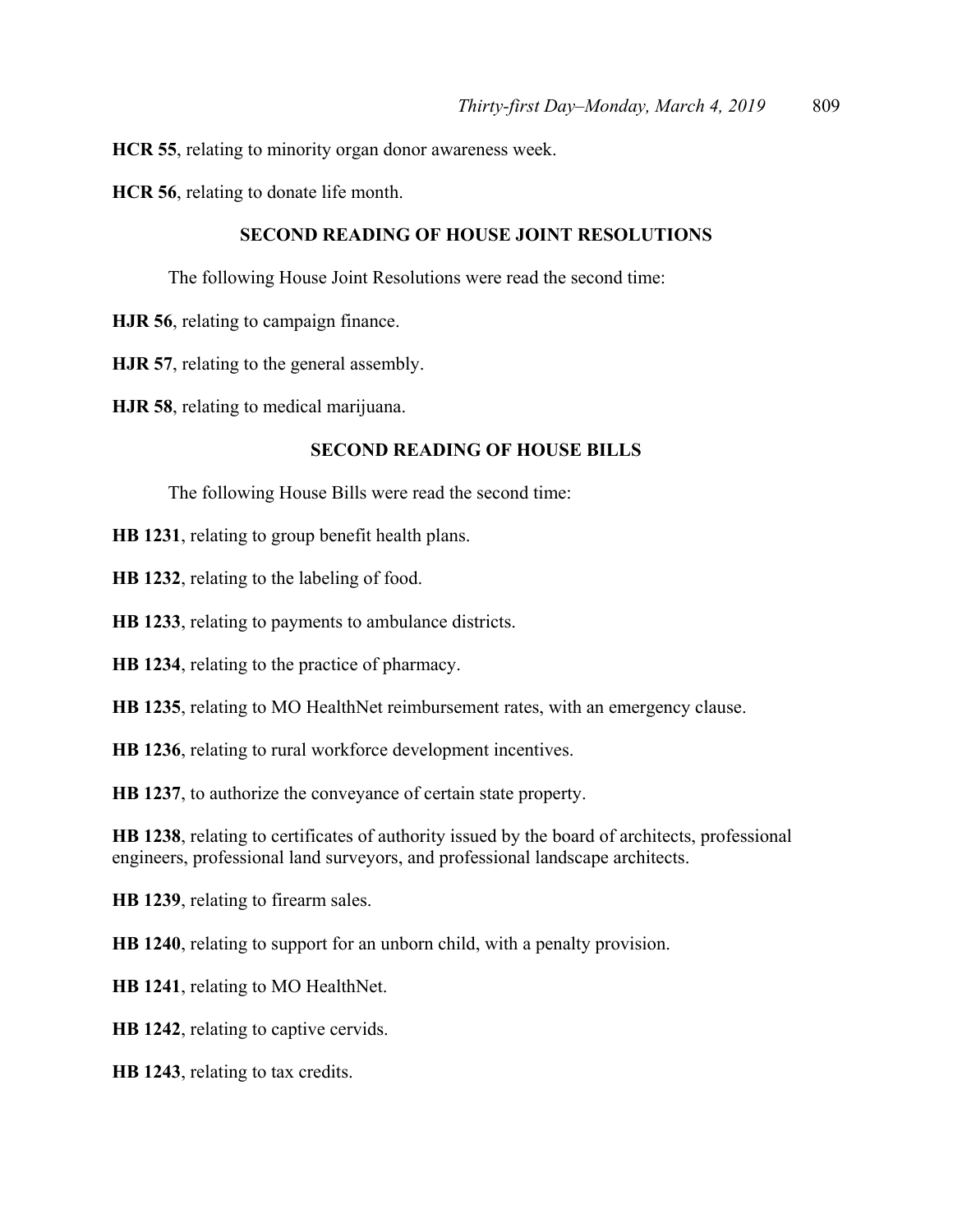**HB 1244**, relating to compensation for wrongful conviction.

**HB 1245**, relating to sales tax.

**HB 1246**, relating to automatically renewed transactions, with a delayed effective date.

**HB 1247**, relating to virtual currency.

**HB 1248**, relating to counties, with a referendum clause.

**HB 1249**, relating to emergency services.

**HB 1250**, relating to timeshares, with penalty provisions.

**HB 1251**, relating to early childhood education.

**HB 1252**, relating to elementary and secondary education.

**HB 1253**, relating to timeshares, with a penalty provision.

**HB 1254**, relating to electronic public records, with penalty provisions.

**HB 1255**, relating to the law enforcement terrorism prevention activity commission.

#### **COMMITTEE REPORTS**

#### **Committee on Fiscal Review**, Chairman Houx reporting:

 Mr. Speaker: Your Committee on Fiscal Review, to which was referred **HCS HB 333**, begs leave to report it has examined the same and recommends that it **Do Pass** by the following vote:

Ayes (10): Anderson, Baringer, Burnett, Gregory, Houx, Morgan, Roeber, Walsh, Wiemann and Wood

Noes (0)

Absent (0)

 Mr. Speaker: Your Committee on Fiscal Review, to which was referred **HCS HB 451**, begs leave to report it has examined the same and recommends that it **Do Pass** by the following vote:

Ayes (8): Anderson, Baringer, Gregory, Houx, Roeber, Walsh, Wiemann and Wood

Noes (2): Burnett and Morgan

Absent (0)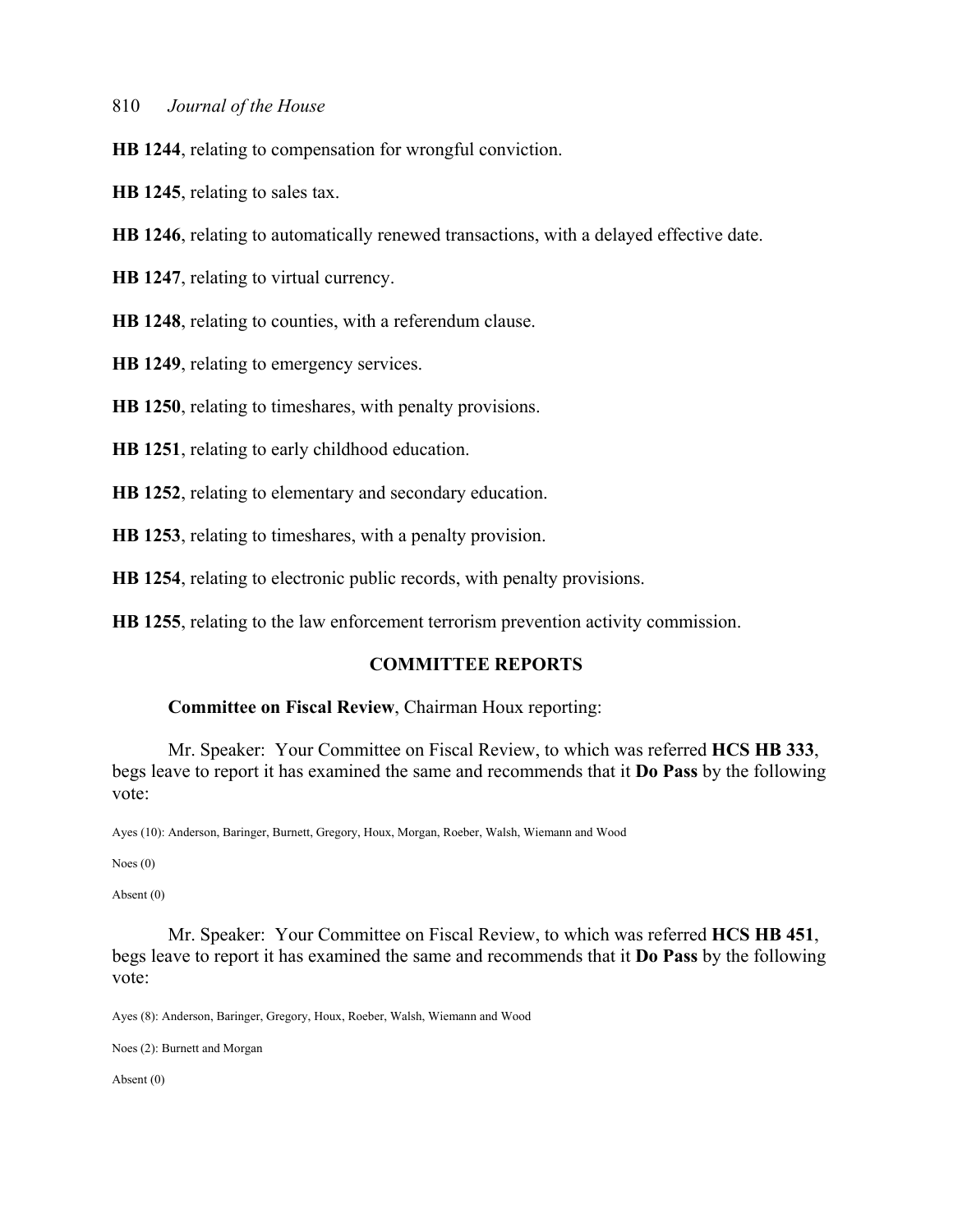Mr. Speaker: Your Committee on Fiscal Review, to which was referred **HCS HB 462**, begs leave to report it has examined the same and recommends that it **Do Pass** by the following vote:

Ayes (9): Anderson, Baringer, Burnett, Gregory, Houx, Morgan, Walsh, Wiemann and Wood

Noes (1): Roeber

Absent (0)

 Mr. Speaker: Your Committee on Fiscal Review, to which was referred **HCS HB 469**, begs leave to report it has examined the same and recommends that it **Do Pass** by the following vote:

Ayes (10): Anderson, Baringer, Burnett, Gregory, Houx, Morgan, Roeber, Walsh, Wiemann and Wood

Noes (0)

Absent (0)

#### **THIRD READING OF HOUSE BILLS**

**HCS HB 462**, relating to certified teacher externships, was taken up by Representative Shields.

 Representative Shields moved that **HCS HB 462** be recommitted to the Committee on Rules - Legislative Oversight.

Which motion was adopted.

**HB 260**, relating to poaching, was taken up by Representative Taylor.

 On motion of Representative Taylor, **HB 260** was read the third time and passed by the following vote:

| Allred          | Anderson       | Andrews        | Appelbaum            | Bailey         |
|-----------------|----------------|----------------|----------------------|----------------|
| Baker           | Bangert        | Baringer       | <b>Barnes</b>        | Basye          |
| Beck            | Black 137      | Black 7        | <b>Bland Manlove</b> | Bondon         |
| <b>Bosley</b>   | <b>Bromley</b> | Brown 27       | Brown 70             | <b>Burnett</b> |
| <b>Burns</b>    | <b>Busick</b>  | Butz           | Carpenter            | Carter         |
| Chappelle-Nadal | Chipman        | Christofanelli | Clemens              | Coleman 32     |
| Coleman 97      | Deaton         | DeGroot        | Dinkins              | Dogan          |
| Dohrman         | Eggleston      | Ellebracht     | Ellington            | Eslinger       |
| Evans           | Falkner III    | Fishel         | Fitzwater            | Francis        |
| Gannon          | Gray           | Green          | Gregory              | Grier          |
| Griesheimer     | Griffith       | Haden          | Haffner              | Hannegan       |
| Hansen          | <b>Helms</b>   | Henderson      | <b>Hicks</b>         | Hill           |
| Houx            | Hudson         | Ingle          | Justus               | Kelley 127     |
| Kelly 141       | Kendrick       | Kidd           | Knight               | Kolkmeyer      |
| Lavender        | Lovasco        | Love           | Lynch                | Mackey         |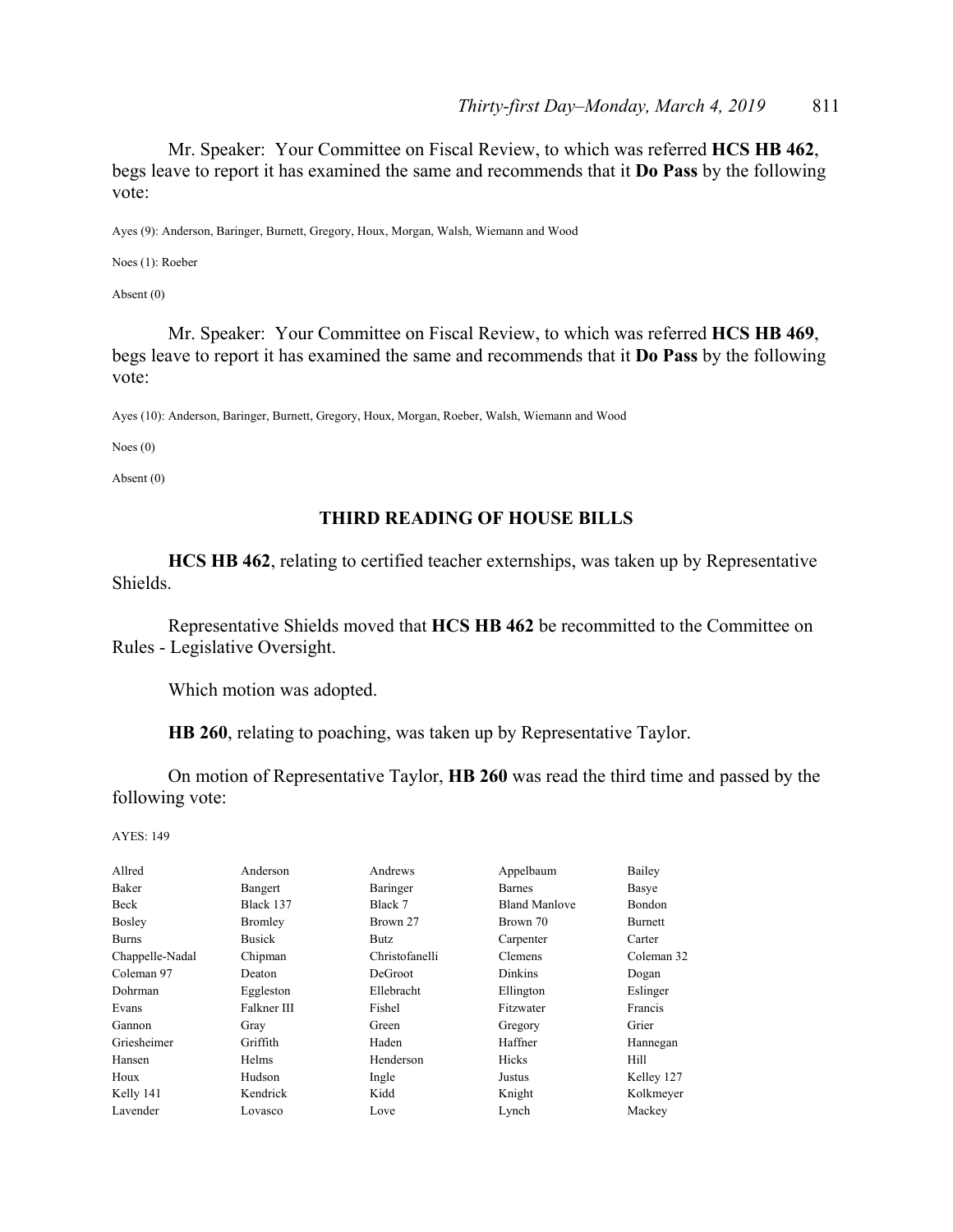| Mayhew            | McCreery              | McGaugh     | McGee       | McGirl     |
|-------------------|-----------------------|-------------|-------------|------------|
| Merideth          | Messenger             | Mitten      | Morgan      | Morris 140 |
| Morse 151         | Mosley                | Muntzel     | Murphy      | Neely      |
| O'Donnell         | Patterson             | Pfautsch    | Pierson Jr. | Pike       |
| Plocher           | Pollitt <sub>52</sub> | Porter      | Price       | Proudie    |
| Quade             | Razer                 | Reedy       | Rehder      | Remole     |
| Richev            | Riggs                 | Roberts 161 | Roberts 77  | Roden      |
| Roeber            | Rogers                | Rone        | Rowland     | Runions    |
| Ruth              | Sain                  | Sauls       | Schnelting  | Schroer    |
| Sharpe            | Shaul 113             | Shawan      | Shields     | Shull 16   |
| <b>Simmons</b>    | Smith                 | Solon       | Sommer      | Spencer    |
| Stacy             | Stephens 128          | Stevens 46  | Swan        | Tate       |
| Taylor            | Trent                 | Unsicker    | Veit        | Vescovo    |
| Walker            | Walsh                 | Washington  | Wiemann     | Wilson     |
| Windham           | Wood                  | Wright      | Mr. Speaker |            |
| <b>NOES: 010</b>  |                       |             |             |            |
| <b>Billington</b> | Hovis                 | Hurst       | McDaniel    | Miller     |
| Moon              | Pietzman              | Pogue       | Pollock 123 | Ross       |
|                   |                       |             |             |            |

PRESENT: 000

#### ABSENT WITH LEAVE: 002

Franks Jr. Toalson Reisch

VACANCIES: 002

Representative Fitzwater declared the bill passed.

Speaker Haahr resumed the Chair.

**HCS HB 192**, relating to the payment of fines, was taken up by Representative DeGroot.

 On motion of Representative DeGroot, **HCS HB 192** was read the third time and passed by the following vote:

| Allred     | Anderson        | Andrews       | Appelbaum      | Bailey               |
|------------|-----------------|---------------|----------------|----------------------|
| Baker      | Bangert         | Baringer      | Barnes         | Basye                |
| Beck       | Billington      | Black 137     | Black 7        | <b>Bland Manlove</b> |
| Bondon     | <b>Bosley</b>   | Bromley       | Brown 27       | Brown 70             |
| Burnett    | Burns           | <b>Busick</b> | Butz           | Carpenter            |
| Carter     | Chappelle-Nadal | Chipman       | Christofanelli | Clemens              |
| Coleman 32 | Coleman 97      | Deaton        | DeGroot        | Dinkins              |
| Dogan      | Dohrman         | Eggleston     | Ellebracht     | Ellington            |
| Eslinger   | Evans           | Falkner III   | Fishel         | Fitzwater            |
| Francis    | Gannon          | Gray          | Green          | Gregory              |
| Grier      | Griesheimer     | Griffith      | Haden          | Haffner              |
| Hannegan   | Hansen          | Helms         | Henderson      | Hicks                |
| Hill       | Houx            | Hudson        | Hurst          | Ingle                |
| Justus     | Kelley 127      | Kelly 141     | Kendrick       | Kidd                 |
| Knight     | Kolkmeyer       | Lavender      | Lovasco        | Love                 |
| Lynch      | Mackey          | Mayhew        | McCreery       | McDaniel             |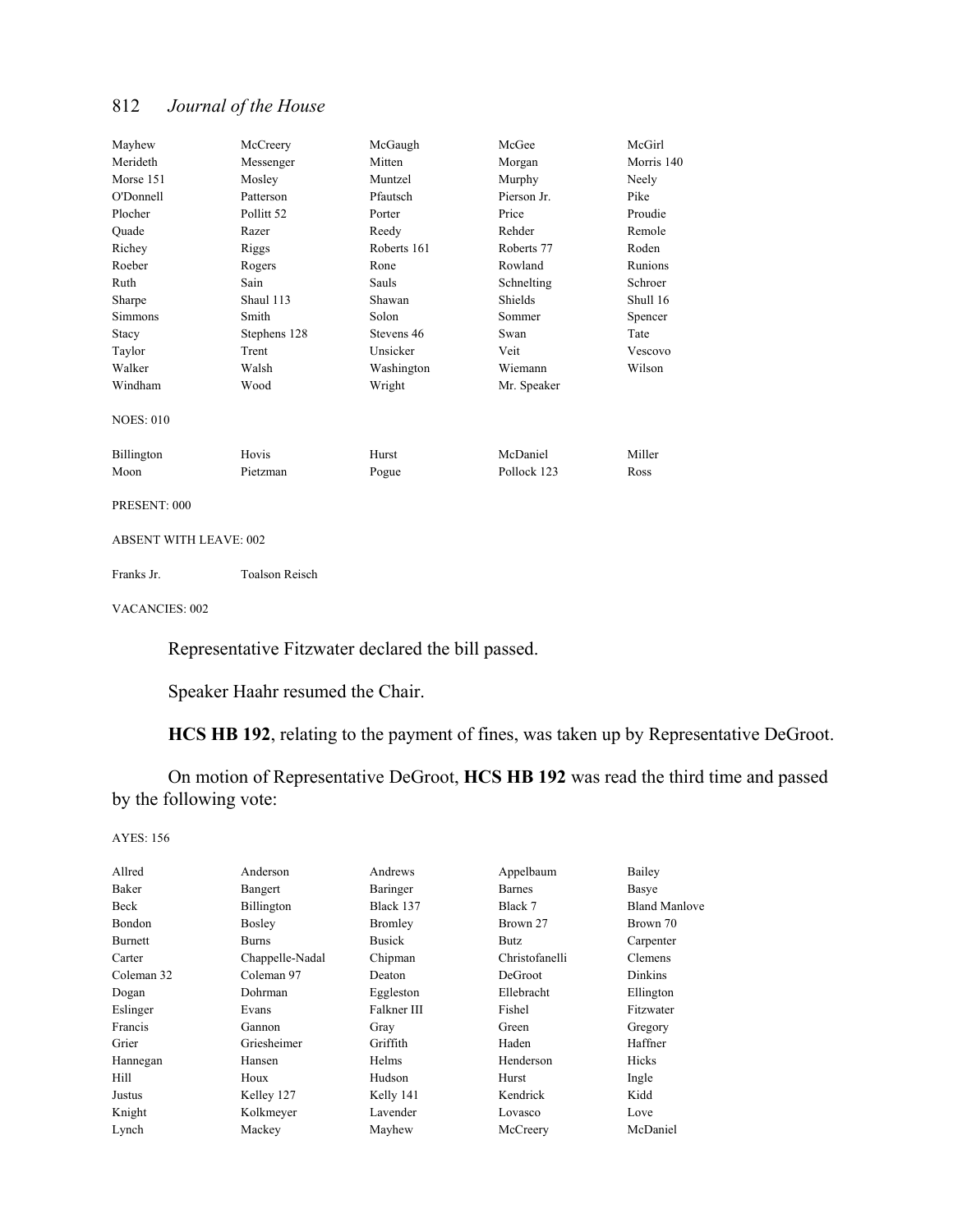## *Thirty-first Day–Monday, March 4, 2019* 813

| McGaugh               | McGee                         | McGirl     | Merideth    | Messenger  |  |
|-----------------------|-------------------------------|------------|-------------|------------|--|
| Miller                | Mitten                        | Moon       | Morgan      | Morris 140 |  |
| Morse 151             | Mosley                        | Muntzel    | Murphy      | Neely      |  |
| O'Donnell             | Patterson                     | Pfautsch   | Pierson Jr. | Pietzman   |  |
| Pike                  | Plocher                       | Pollitt 52 | Pollock 123 | Porter     |  |
| Price                 | Proudie                       | Quade      | Razer       | Reedy      |  |
| Rehder                | <b>Toalson Reisch</b>         | Remole     | Richey      | Riggs      |  |
| Roberts 161           | Roberts 77                    | Roeber     | Rogers      | Rone       |  |
| Ross                  | Rowland                       | Runions    | Ruth        | Sain       |  |
| Sauls                 | Schnelting                    | Schroer    | Sharpe      | Shaul 113  |  |
| Shawan                | Shields                       | Shull 16   | Simmons     | Smith      |  |
| Solon                 | Sommer                        | Spencer    | Stacy       | Stevens 46 |  |
| Swan                  | Tate                          | Taylor     | Trent       | Unsicker   |  |
| Veit                  | Vescovo                       | Walker     | Walsh       | Washington |  |
| Wiemann               | Wilson                        | Windham    | Wood        | Wright     |  |
| Mr. Speaker           |                               |            |             |            |  |
|                       |                               |            |             |            |  |
| <b>NOES: 001</b>      |                               |            |             |            |  |
|                       |                               |            |             |            |  |
| Pogue                 |                               |            |             |            |  |
|                       |                               |            |             |            |  |
| PRESENT: 002          |                               |            |             |            |  |
|                       |                               |            |             |            |  |
| Hovis                 | Roden                         |            |             |            |  |
|                       |                               |            |             |            |  |
|                       | <b>ABSENT WITH LEAVE: 002</b> |            |             |            |  |
|                       |                               |            |             |            |  |
| Franks Jr.            | Stephens 128                  |            |             |            |  |
| <b>VACANCIES: 002</b> |                               |            |             |            |  |

Speaker Haahr declared the bill passed.

**HB 588**, relating to fees charged by the department of agriculture, was taken up by Representative Rone.

 On motion of Representative Rone, **HB 588** was read the third time and passed by the following vote:

| Allred         | Anderson    | Andrews              | Appelbaum       | Bailey        |
|----------------|-------------|----------------------|-----------------|---------------|
| Bangert        | Baringer    | Barnes               | Basye           | Beck          |
| Black 137      | Black 7     | <b>Bland Manlove</b> | <b>Bondon</b>   | <b>Bosley</b> |
| <b>Bromley</b> | Brown 27    | Brown 70             | <b>Burnett</b>  | <b>Burns</b>  |
| Butz           | Carpenter   | Carter               | Chappelle-Nadal | Clemens       |
| Coleman 32     | Coleman 97  | DeGroot              | <b>Dinkins</b>  | Dogan         |
| Dohrman        | Eggleston   | Ellebracht           | Ellington       | Eslinger      |
| Evans          | Falkner III | Fishel               | Fitzwater       | Francis       |
| Gannon         | Gray        | Green                | Gregory         | Grier         |
| Griesheimer    | Griffith    | Haden                | Haffner         | Hannegan      |
| Hansen         | Helms       | Henderson            | Hicks           | Houx          |
| Hovis          | Hudson      | Ingle                | Justus          | Kelley 127    |
| Kelly 141      | Kendrick    | Kidd                 | Knight          | Kolkmeyer     |
| Lavender       | Love        | Lynch                | Mackey          | Mayhew        |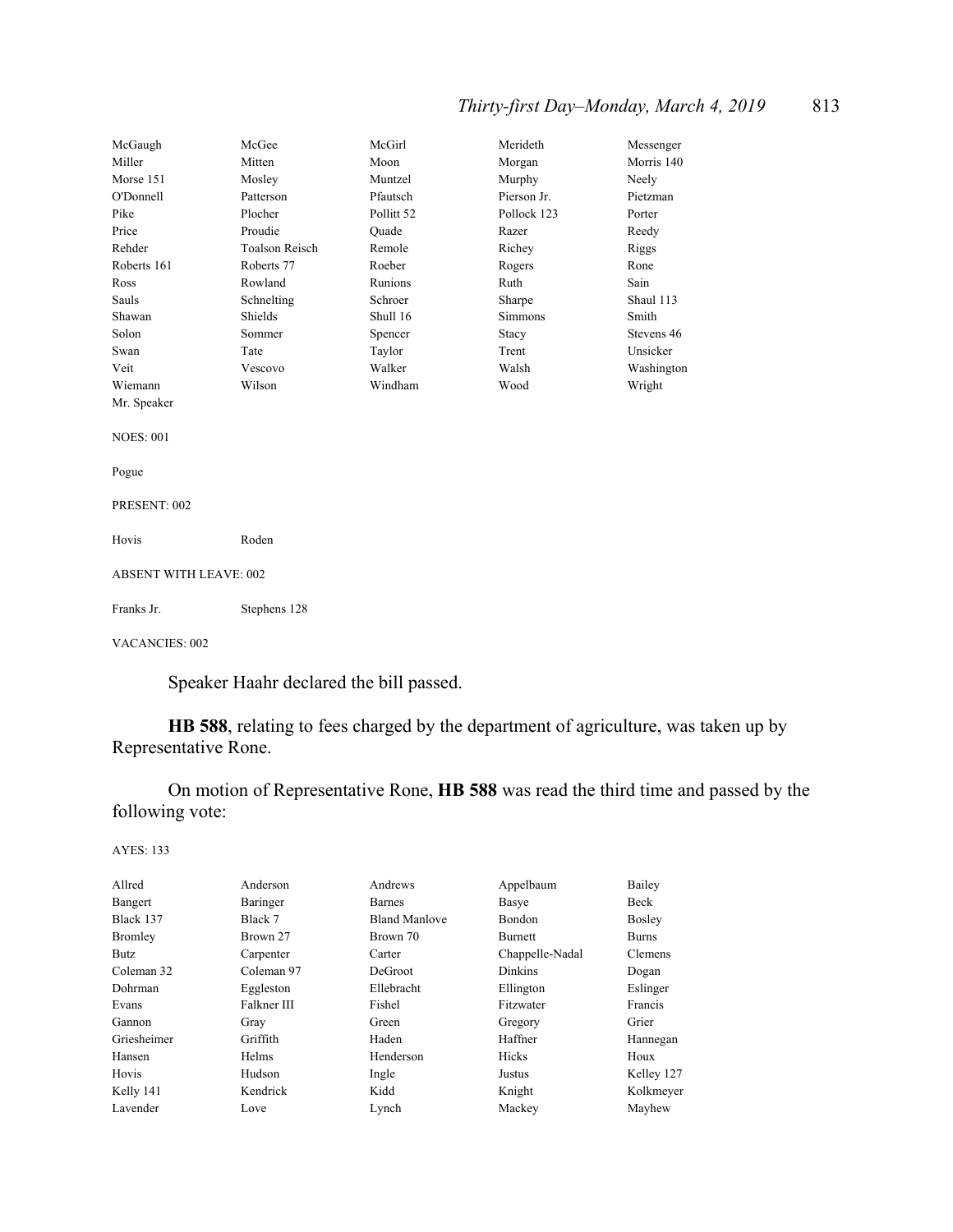| McCreery                      | McGaugh      | McGee         | McGirl     | Merideth              |
|-------------------------------|--------------|---------------|------------|-----------------------|
| Messenger                     | Miller       | Mitten        | Morgan     | Morris 140            |
| Morse 151                     | Mosley       | Muntzel       | Neely      | O'Donnell             |
| Patterson                     | Pfautsch     | Pierson Jr.   | Pike       | Plocher               |
| Pollitt <sub>52</sub>         | Pollock 123  | Porter        | Price      | Proudie               |
| Ouade                         | Razer        | Reedy         | Rehder     | Richey                |
| Roberts 161                   | Roberts 77   | Roden         | Rone       | Rowland               |
| Runions                       | Ruth         | Sain          | Sauls      | Schroer               |
| Sharpe                        | Shaul 113    | Shawan        | Shields    | Shull 16              |
| Solon                         | Sommer       | Spencer       | Stevens 46 | Swan                  |
| Tate                          | Taylor       | Unsicker      | Veit       | Vescovo               |
| Walker                        | Walsh        | Washington    | Wiemann    | Wilson                |
| Wood                          | Wright       | Mr. Speaker   |            |                       |
| <b>NOES: 024</b>              |              |               |            |                       |
| Baker                         | Billington   | <b>Busick</b> | Chipman    | Christofanelli        |
| Deaton                        | Hill         | Hurst         | Lovasco    | McDaniel              |
| Moon                          | Murphy       | Pietzman      | Pogue      | <b>Toalson Reisch</b> |
| Remole                        | Riggs        | Roeber        | Ross       | Schnelting            |
| Simmons                       | Smith        | Stacy         | Trent      |                       |
| PRESENT: 001                  |              |               |            |                       |
| Rogers                        |              |               |            |                       |
| <b>ABSENT WITH LEAVE: 003</b> |              |               |            |                       |
| Franks Jr.                    | Stephens 128 | Windham       |            |                       |
| <b>VACANCIES: 002</b>         |              |               |            |                       |

Speaker Haahr declared the bill passed.

**HB 114**, relating to electronic monitoring of certain sexual offenders while relocating, was taken up by Representative Pietzman.

 On motion of Representative Pietzman, **HB 114** was read the third time and passed by the following vote:

| Allred          | Anderson       | Andrews        | Appelbaum            | Bailey         |
|-----------------|----------------|----------------|----------------------|----------------|
| Baker           | Bangert        | Baringer       | Basye                | Beck           |
| Billington      | Black 137      | Black 7        | <b>Bland Manlove</b> | Bondon         |
| <b>Bosley</b>   | <b>Bromley</b> | Brown 27       | Brown 70             | <b>Burnett</b> |
| <b>Burns</b>    | <b>Busick</b>  | Butz           | Carpenter            | Carter         |
| Chappelle-Nadal | Chipman        | Christofanelli | Clemens              | Coleman 32     |
| Coleman 97      | Deaton         | DeGroot        | Dinkins              | Dohrman        |
| Eggleston       | Ellebracht     | Eslinger       | Evans                | Falkner III    |
| Fishel          | Fitzwater      | Francis        | Gannon               | Gray           |
| Green           | Gregory        | Grier          | Griesheimer          | Griffith       |
| Haden           | Haffner        | Hannegan       | Hansen               | Helms          |
| Henderson       | Hicks          | Hill           | Houx                 | Hovis          |
| Hudson          | Hurst          | Ingle          | Justus               | Kelley 127     |
| Kelly 141       | Kendrick       | Kidd           | Knight               | Kolkmeyer      |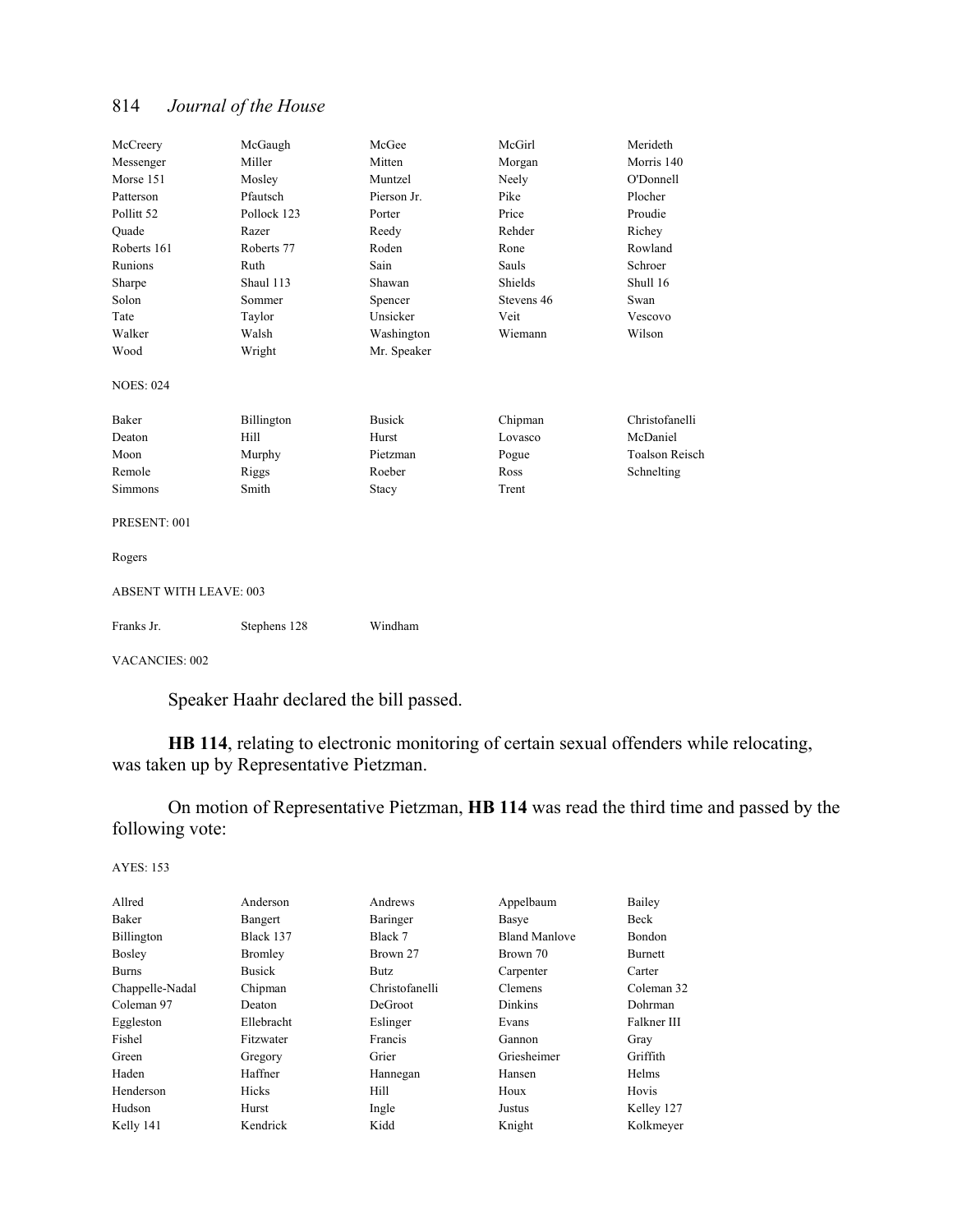## *Thirty-first Day–Monday, March 4, 2019* 815

| Lavender                      | Lovasco      | Love                  | Lynch                 | Mackey      |
|-------------------------------|--------------|-----------------------|-----------------------|-------------|
| Mayhew                        | McCreery     | McDaniel              | McGaugh               | McGee       |
| McGirl                        | Merideth     | Messenger             | Miller                | Mitten      |
| Moon                          | Morgan       | Morris 140            | Morse 151             | Mosley      |
| Muntzel                       | Murphy       | O'Donnell             | Pfautsch              | Pierson Jr. |
| Pietzman                      | Pike         | Plocher               | Pollitt <sub>52</sub> | Pollock 123 |
| Porter                        | Price        | Proudie               | Quade                 | Razer       |
| Reedy                         | Rehder       | <b>Toalson Reisch</b> | Remole                | Richey      |
| Riggs                         | Roberts 161  | Roberts 77            | Roden                 | Roeber      |
| Rogers                        | Rone         | Ross                  | Rowland               | Runions     |
| Ruth                          | Sain         | Sauls                 | Schnelting            | Schroer     |
| Sharpe                        | Shaul 113    | Shawan                | Shields               | Shull 16    |
| Simmons                       | Smith        | Solon                 | Sommer                | Spencer     |
| Stacy                         | Stephens 128 | Stevens 46            | Swan                  | Tate        |
| Taylor                        | Trent        | Unsicker              | Veit                  | Vescovo     |
| Walker                        | Walsh        | Wiemann               | Wilson                | Windham     |
| Wood                          | Wright       | Mr. Speaker           |                       |             |
| <b>NOES: 005</b>              |              |                       |                       |             |
| Dogan                         | Ellington    | Neely                 | Pogue                 | Washington  |
| PRESENT: 000                  |              |                       |                       |             |
| <b>ABSENT WITH LEAVE: 003</b> |              |                       |                       |             |
| <b>Barnes</b>                 | Franks Jr.   | Patterson             |                       |             |

VACANCIES: 002

Speaker Haahr declared the bill passed.

**HCS HB 333**, relating to taxation, was taken up by Representative Shaul (113).

 On motion of Representative Shaul (113), **HCS HB 333** was read the third time and passed by the following vote:

| Allred     | Anderson        | Andrews        | Appelbaum      | Bailey               |
|------------|-----------------|----------------|----------------|----------------------|
| Baker      | Bangert         | Baringer       | <b>Barnes</b>  | Basye                |
| Beck       | Billington      | Black 137      | Black 7        | <b>Bland Manlove</b> |
| Bondon     | <b>Bosley</b>   | <b>Bromley</b> | Brown 27       | Brown 70             |
| Burnett    | <b>Burns</b>    | <b>Busick</b>  | Butz           | Carpenter            |
| Carter     | Chappelle-Nadal | Chipman        | Christofanelli | Clemens              |
| Coleman 32 | Coleman 97      | Deaton         | DeGroot        | Dinkins              |
| Dogan      | Dohrman         | Eggleston      | Ellebracht     | Ellington            |
| Eslinger   | Evans           | Falkner III    | Fishel         | Fitzwater            |
| Francis    | Gannon          | Gray           | Green          | Gregory              |
| Grier      | Griesheimer     | Griffith       | Haden          | Haffner              |
| Hannegan   | Hansen          | Helms          | Henderson      | Hicks                |
| Hill       | Houx            | Hovis          | Hudson         | Ingle                |
| Justus     | Kelley 127      | Kelly 141      | Kendrick       | Kidd                 |
| Knight     | Kolkmeyer       | Lavender       | Lovasco        | Love                 |
| Lynch      | Mackey          | Mayhew         | McCreery       | McDaniel             |
| McGaugh    | McGee           | McGirl         | Merideth       | Messenger            |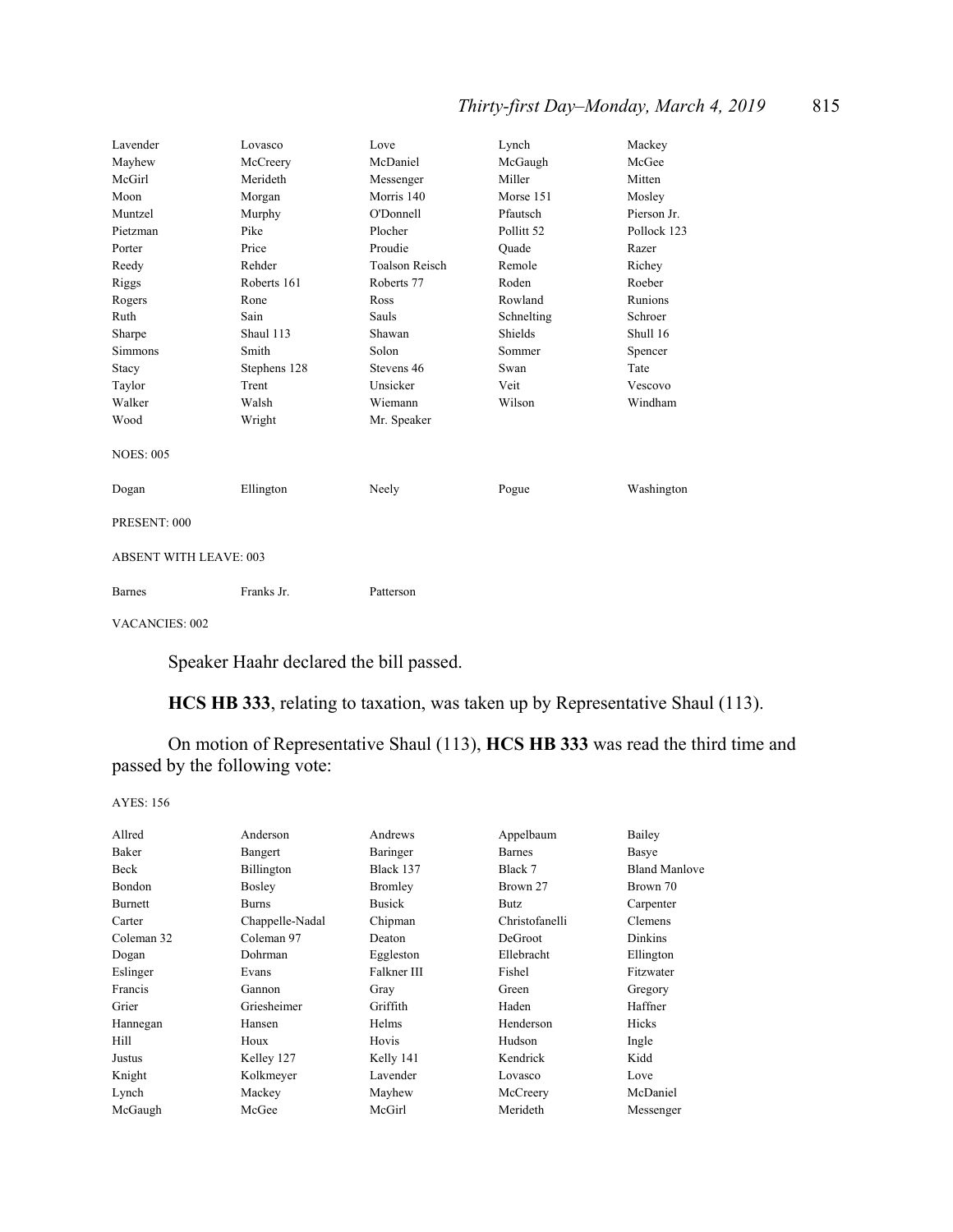| Miller                        | Mitten      | Morgan         | Morris 140   | Morse 151             |  |
|-------------------------------|-------------|----------------|--------------|-----------------------|--|
| Mosley                        | Muntzel     | Murphy         | Neely        | O'Donnell             |  |
| Pfautsch                      | Pierson Jr. | Pietzman       | Pike         | Plocher               |  |
| Pollitt 52                    | Pollock 123 | Porter         | Price        | Proudie               |  |
| Ouade                         | Razer       | Reedy          | Rehder       | <b>Toalson Reisch</b> |  |
| Remole                        | Richey      | Riggs          | Roberts 161  | Roberts 77            |  |
| Roden                         | Roeber      | Rogers         | Rone         | Ross                  |  |
| Rowland                       | Runions     | Ruth           | Sain         | Sauls                 |  |
| Schnelting                    | Schroer     | Sharpe         | Shaul 113    | Shawan                |  |
| Shields                       | Shull 16    | <b>Simmons</b> | Smith        | Solon                 |  |
| Sommer                        | Spencer     | Stacy          | Stephens 128 | Stevens 46            |  |
| Swan                          | Tate        | Taylor         | Trent        | Unsicker              |  |
| Veit                          | Vescovo     | Walker         | Walsh        | Washington            |  |
| Wiemann                       | Wilson      | Windham        | Wood         | Wright                |  |
| Mr. Speaker                   |             |                |              |                       |  |
|                               |             |                |              |                       |  |
| <b>NOES: 003</b>              |             |                |              |                       |  |
|                               |             |                |              |                       |  |
| Hurst                         | Moon        | Pogue          |              |                       |  |
|                               |             |                |              |                       |  |
| PRESENT: 000                  |             |                |              |                       |  |
|                               |             |                |              |                       |  |
| <b>ABSENT WITH LEAVE: 002</b> |             |                |              |                       |  |
| Franks Jr.                    | Patterson   |                |              |                       |  |
|                               |             |                |              |                       |  |
|                               |             |                |              |                       |  |

VACANCIES: 002

Speaker Haahr declared the bill passed.

## **THIRD READING OF HOUSE BILLS - INFORMAL**

**HCS HB 469**, relating to the Missouri one start program, was taken up by Representative Grier.

 On motion of Representative Grier, **HCS HB 469** was read the third time and passed by the following vote:

| Allred      | Anderson        | Andrews        | Appelbaum      | Bailey               |
|-------------|-----------------|----------------|----------------|----------------------|
| Baker       | Bangert         | Baringer       | <b>Barnes</b>  | Basye                |
| Beck        | Billington      | Black 137      | Black 7        | <b>Bland Manlove</b> |
| Bondon      | <b>Bosley</b>   | <b>Bromley</b> | Brown 27       | Brown 70             |
| Burnett     | Burns           | <b>Busick</b>  | Butz           | Carpenter            |
| Carter      | Chappelle-Nadal | Chipman        | Christofanelli | <b>Clemens</b>       |
| Coleman 32  | Coleman 97      | DeGroot        | Dinkins        | Dogan                |
| Dohrman     | Eggleston       | Ellebracht     | Ellington      | Eslinger             |
| Evans       | Falkner III     | Fishel         | Fitzwater      | Francis              |
| Gannon      | Gray            | Green          | Gregory        | Grier                |
| Griesheimer | Griffith        | Haden          | Haffner        | Hannegan             |
| Hansen      | Helms           | Henderson      | Hicks          | Hill                 |
| Houx        | Hovis           | Hudson         | Ingle          | Justus               |
| Kelley 127  | Kelly 141       | Kendrick       | Kidd           | Kolkmeyer            |
| Lavender    | Lovasco         | Love           | Lynch          | Mackey               |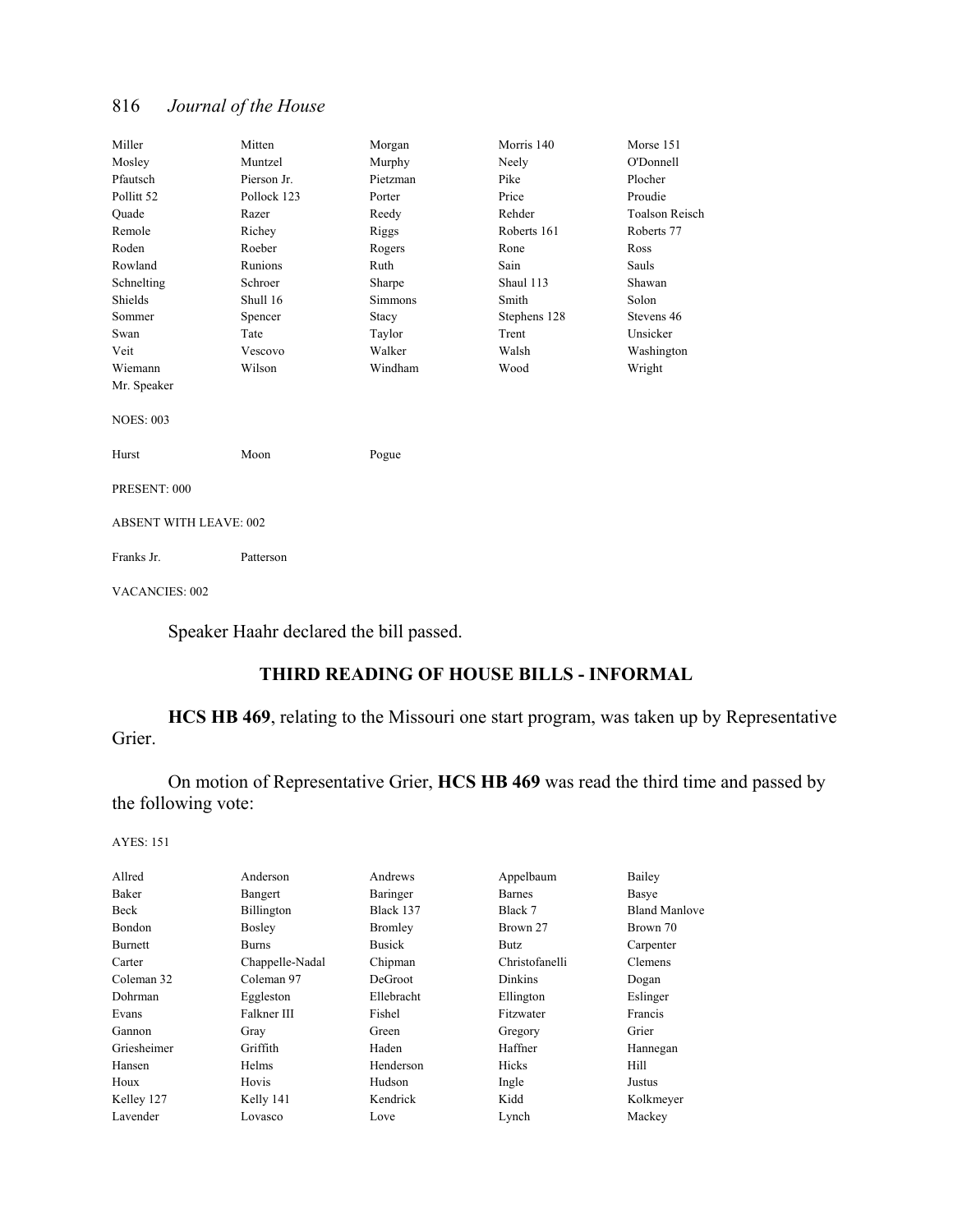#### *Thirty-first Day–Monday, March 4, 2019* 817

| Mayhew                        | McCreery              | McGaugh     | McGee    | McGirl       |
|-------------------------------|-----------------------|-------------|----------|--------------|
| Merideth                      | Messenger             | Miller      | Mitten   | Morgan       |
| Morris 140                    | Morse 151             | Mosley      | Muntzel  | Murphy       |
| O'Donnell                     | Pfautsch              | Pierson Jr. | Pietzman | Pike         |
| Plocher                       | Pollitt <sub>52</sub> | Pollock 123 | Porter   | Price        |
| Proudie                       | Ouade                 | Razer       | Reedy    | Rehder       |
| <b>Toalson Reisch</b>         | Remole                | Richey      | Riggs    | Roberts 161  |
| Roberts 77                    | Roden                 | Roeber      | Rogers   | Rone         |
| Ross                          | Rowland               | Runions     | Ruth     | Sain         |
| Sauls                         | Schnelting            | Schroer     | Sharpe   | Shaul 113    |
| Shawan                        | Shields               | Shull 16    | Simmons  | Smith        |
| Solon                         | Sommer                | Spencer     | Stacy    | Stephens 128 |
| Stevens 46                    | Swan                  | Tate        | Trent    | Unsicker     |
| Veit                          | Vescovo               | Walker      | Walsh    | Washington   |
| Wiemann                       | Wilson                | Windham     | Wood     | Wright       |
| Mr. Speaker                   |                       |             |          |              |
| <b>NOES: 005</b>              |                       |             |          |              |
| Hurst                         | McDaniel              | Moon        | Pogue    | Taylor       |
| PRESENT: 000                  |                       |             |          |              |
| <b>ABSENT WITH LEAVE: 005</b> |                       |             |          |              |
| Deaton                        | Franks Jr.            | Knight      | Neely    | Patterson    |

VACANCIES: 002

Speaker Haahr declared the bill passed.

**HCS HB 451**, relating to the repeal of the state motor vehicle safety inspection program, was taken up by Representative Eggleston.

 Representative Eggleston moved that **HCS HB 451** be recommitted to the Committee on Rules - Legislative Oversight.

Which motion was adopted.

#### **THIRD READING OF HOUSE CONCURRENT RESOLUTIONS**

**HCR 18**, relating to JROTC in public schools, was taken up by Representative Spencer.

Speaker Pro Tem Wiemann assumed the Chair.

Representative Miller offered **House Amendment No. 1**.

*House Amendment No. 1*

AMEND House Concurrent Resolution No. 18, Page 2, the second Be It Resolved clause, Line 44, by inserting after the word "district" the following words "and the United States Representatives and Senators for the State of Missouri"; and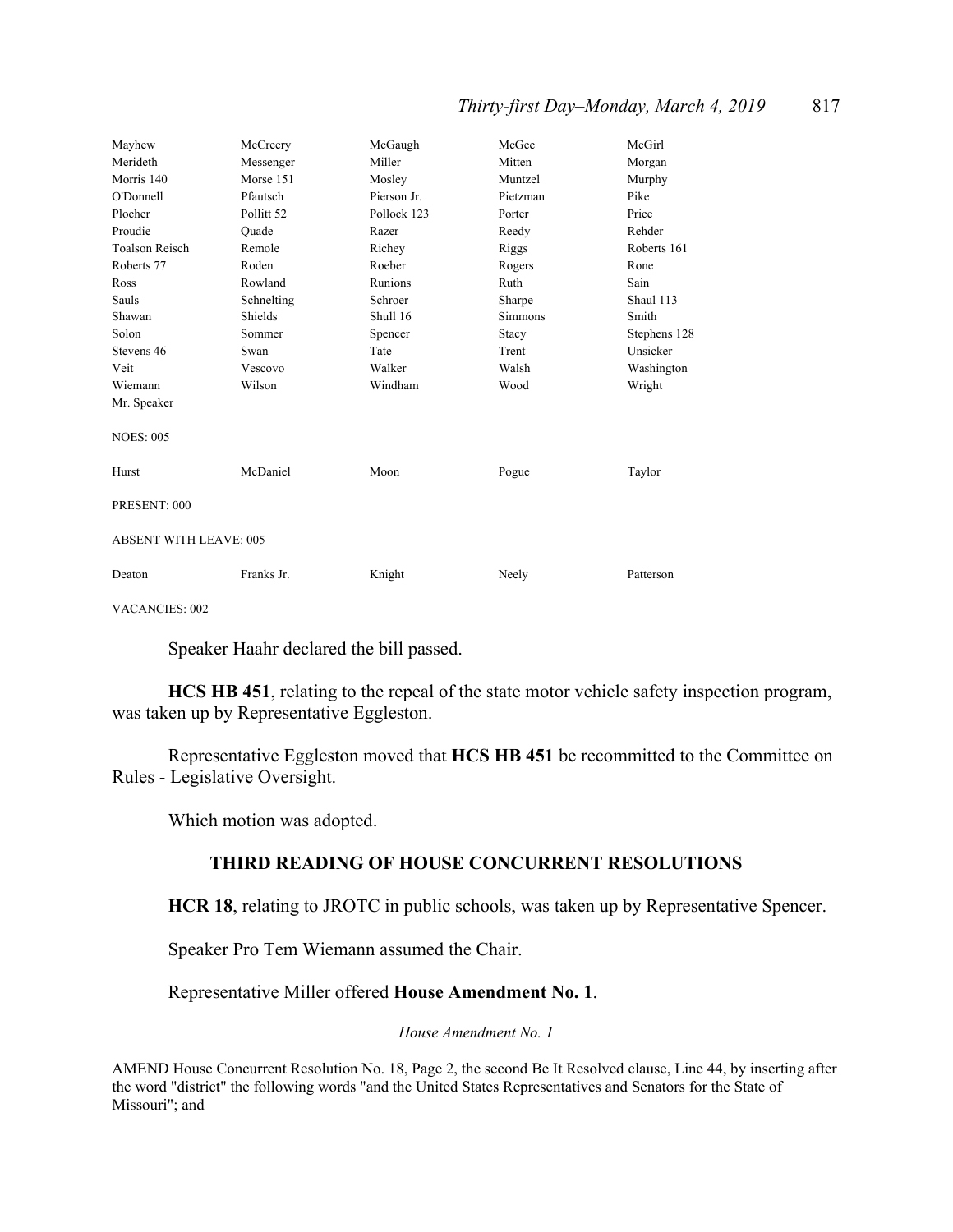Further amend said bill by amending the title, enacting clause, and intersectional references accordingly.

On motion of Representative Miller, **House Amendment No. 1** was adopted.

 On motion of Representative Spencer, **HCR 18, as amended**, was read the third time and passed by the following vote:

AYES: 153

| Allred           | Anderson                      | Andrews               | Appelbaum      | Bailey               |  |  |
|------------------|-------------------------------|-----------------------|----------------|----------------------|--|--|
| Baker            | Bangert                       | Baringer              | <b>Barnes</b>  | Basye                |  |  |
| Beck             | Billington                    | Black 137             | Black 7        | <b>Bland Manlove</b> |  |  |
| Bondon           | <b>Bosley</b>                 | Bromley               | Brown 27       | Brown 70             |  |  |
| Burnett          | <b>Burns</b>                  | <b>Busick</b>         | <b>Butz</b>    | Carpenter            |  |  |
| Carter           | Chappelle-Nadal               | Chipman               | Christofanelli | Clemens              |  |  |
| Coleman 32       | Coleman 97                    | Deaton                | DeGroot        | <b>Dinkins</b>       |  |  |
| Dogan            | Dohrman                       | Eggleston             | Ellebracht     | Eslinger             |  |  |
| Evans            | Falkner III                   | Fishel                | Fitzwater      | Francis              |  |  |
| Gannon           | Gray                          | Green                 | Gregory        | Grier                |  |  |
| Griesheimer      | Griffith                      | Haden                 | Haffner        | Hannegan             |  |  |
| Hansen           | Helms                         | Henderson             | Hicks          | Hill                 |  |  |
| Houx             | Hovis                         | Hudson                | Hurst          | Ingle                |  |  |
| Justus           | Kelley 127                    | Kelly 141             | Kendrick       | Kidd                 |  |  |
| Knight           | Kolkmeyer                     | Lavender              | Lovasco        | Love                 |  |  |
| Lynch            | Mackey                        | Mayhew                | McCreery       | McGaugh              |  |  |
| McGirl           | Merideth                      | Miller                | Moon           | Morgan               |  |  |
| Morris 140       | Morse 151                     | Mosley                | Muntzel        | Murphy               |  |  |
| Neely            | O'Donnell                     | Pfautsch              | Pierson Jr.    | Pietzman             |  |  |
| Pike             | Plocher                       | Pollitt <sub>52</sub> | Pollock 123    | Porter               |  |  |
| Price            | Proudie                       | Ouade                 | Razer          | Reedy                |  |  |
| Rehder           | <b>Toalson Reisch</b>         | Remole                | Richey         | Riggs                |  |  |
| Roberts 161      | Roberts 77                    | Roden                 | Roeber         | Rogers               |  |  |
| Rone             | Ross                          | Rowland               | Runions        | Ruth                 |  |  |
| Sain             | Sauls                         | Schnelting            | Schroer        | Sharpe               |  |  |
| Shaul 113        | Shawan                        | Shields               | Shull 16       | <b>Simmons</b>       |  |  |
| Smith            | Solon                         | Sommer                | Spencer        | Stacy                |  |  |
| Stephens 128     | Stevens 46                    | Swan                  | Tate           | Taylor               |  |  |
| Trent            | Unsicker                      | Veit                  | Vescovo        | Walker               |  |  |
| Walsh            | Washington                    | Wiemann               | Wilson         | Windham              |  |  |
| Wood             | Wright                        | Mr. Speaker           |                |                      |  |  |
| <b>NOES: 002</b> |                               |                       |                |                      |  |  |
| McDaniel         | Pogue                         |                       |                |                      |  |  |
| PRESENT: 001     |                               |                       |                |                      |  |  |
| Ellington        |                               |                       |                |                      |  |  |
|                  | <b>ABSENT WITH LEAVE: 005</b> |                       |                |                      |  |  |
| Franks Jr.       | McGee                         | Messenger             | Mitten         | Patterson            |  |  |

VACANCIES: 002

Speaker Pro Tem Wiemann declared the bill passed.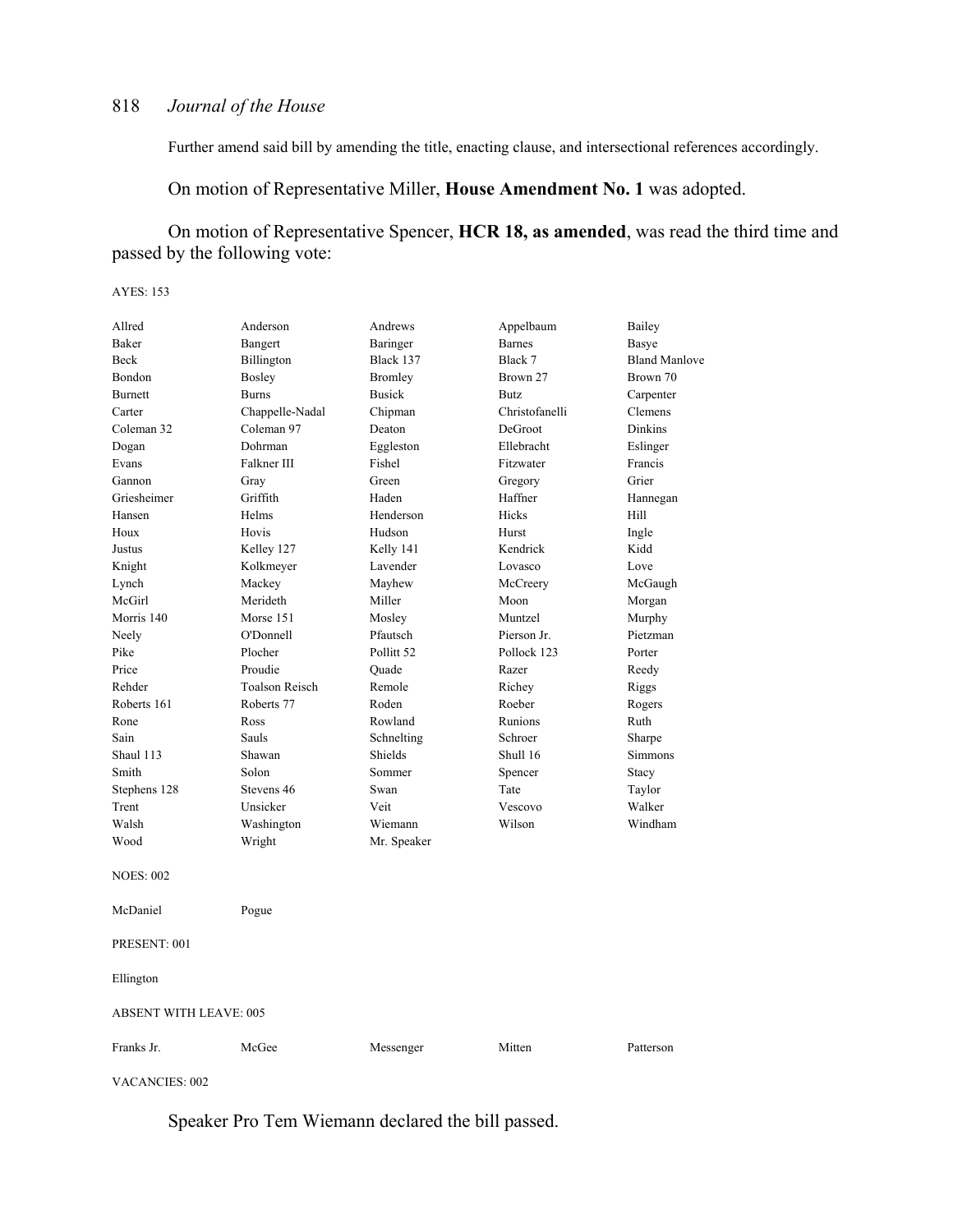## **HOUSE RESOLUTIONS**

**HCS HR 210**, relating to Major League Soccer, was taken up by Representative Hill.

 On motion of Representative Hill, **HCS HR 210** was adopted by the following vote, the ayes and noes having been demanded pursuant to Rule 16:

AYES: 138

| Allred                        | Anderson                      |                       |                            |                |
|-------------------------------|-------------------------------|-----------------------|----------------------------|----------------|
| Baker                         |                               | Andrews               | Appelbaum<br><b>Barnes</b> | Bailey         |
| <b>Beck</b>                   | Bangert                       | Baringer<br>Black 137 | <b>Bondon</b>              | Basye          |
|                               | <b>Billington</b><br>Brown 70 |                       |                            | Bromley        |
| Brown 27                      |                               | <b>Burnett</b>        | <b>Burns</b>               | <b>Busick</b>  |
| <b>Butz</b>                   | Carpenter                     | Chipman               | Christofanelli             | Clemens        |
| Coleman 32                    | Coleman 97                    | Deaton                | DeGroot                    | <b>Dinkins</b> |
| Dogan                         | Dohrman                       | Eggleston             | Ellebracht                 | Eslinger       |
| Evans                         | Falkner III                   | Fishel                | Fitzwater                  | Francis        |
| Gannon                        | Green                         | Gregory               | Grier                      | Griesheimer    |
| Griffith                      | Haden                         | Haffner               | Hannegan                   | Hansen         |
| Helms                         | Henderson                     | Hicks                 | Hill                       | Houx           |
| Hovis                         | Hudson                        | Hurst                 | Ingle                      | Justus         |
| Kelley 127                    | Kelly 141                     | Kendrick              | Kidd                       | Knight         |
| Kolkmeyer                     | Lovasco                       | Love                  | Lynch                      | Mayhew         |
| McCreery                      | McGaugh                       | McGee                 | McGirl                     | Merideth       |
| Messenger                     | Miller                        | Mitten                | Morgan                     | Morris 140     |
| Morse 151                     | Mosley                        | Muntzel               | Murphy                     | Neely          |
| O'Donnell                     | Pfautsch                      | Pietzman              | Pike                       | Plocher        |
| Pollitt 52                    | Pollock 123                   | Porter                | Quade                      | Razer          |
| Reedy                         | Rehder                        | <b>Toalson Reisch</b> | Remole                     | Richey         |
| Riggs                         | Roberts 161                   | Roberts 77            | Roeber                     | Rogers         |
| Ross                          | Rowland                       | Runions               | Ruth                       | Sain           |
| Sauls                         | Schnelting                    | Schroer               | Sharpe                     | Shaul 113      |
| Shawan                        | Shields                       | Shull 16              | Simmons                    | Solon          |
| Sommer                        | Spencer                       | Stacy                 | Stephens 128               | Stevens 46     |
| Swan                          | Tate                          | Taylor                | Trent                      | Unsicker       |
| Veit                          | Vescovo                       | Walsh                 | Washington                 | Wiemann        |
| Wilson                        | Wright                        | Mr. Speaker           |                            |                |
| <b>NOES: 007</b>              |                               |                       |                            |                |
| Chappelle-Nadal               | Ellington                     | McDaniel              | Moon                       | Pogue          |
| Roden                         | Wood                          |                       |                            |                |
| PRESENT: 008                  |                               |                       |                            |                |
| <b>Bland Manlove</b>          | <b>Bosley</b>                 | Carter                | Lavender                   | Mackey         |
| Pierson Jr.                   | Proudie                       | Windham               |                            |                |
| <b>ABSENT WITH LEAVE: 008</b> |                               |                       |                            |                |
| Black 7                       | Franks Jr.                    | Gray                  | Patterson                  | Price          |
| Rone                          | Smith                         | Walker                |                            |                |

VACANCIES: 002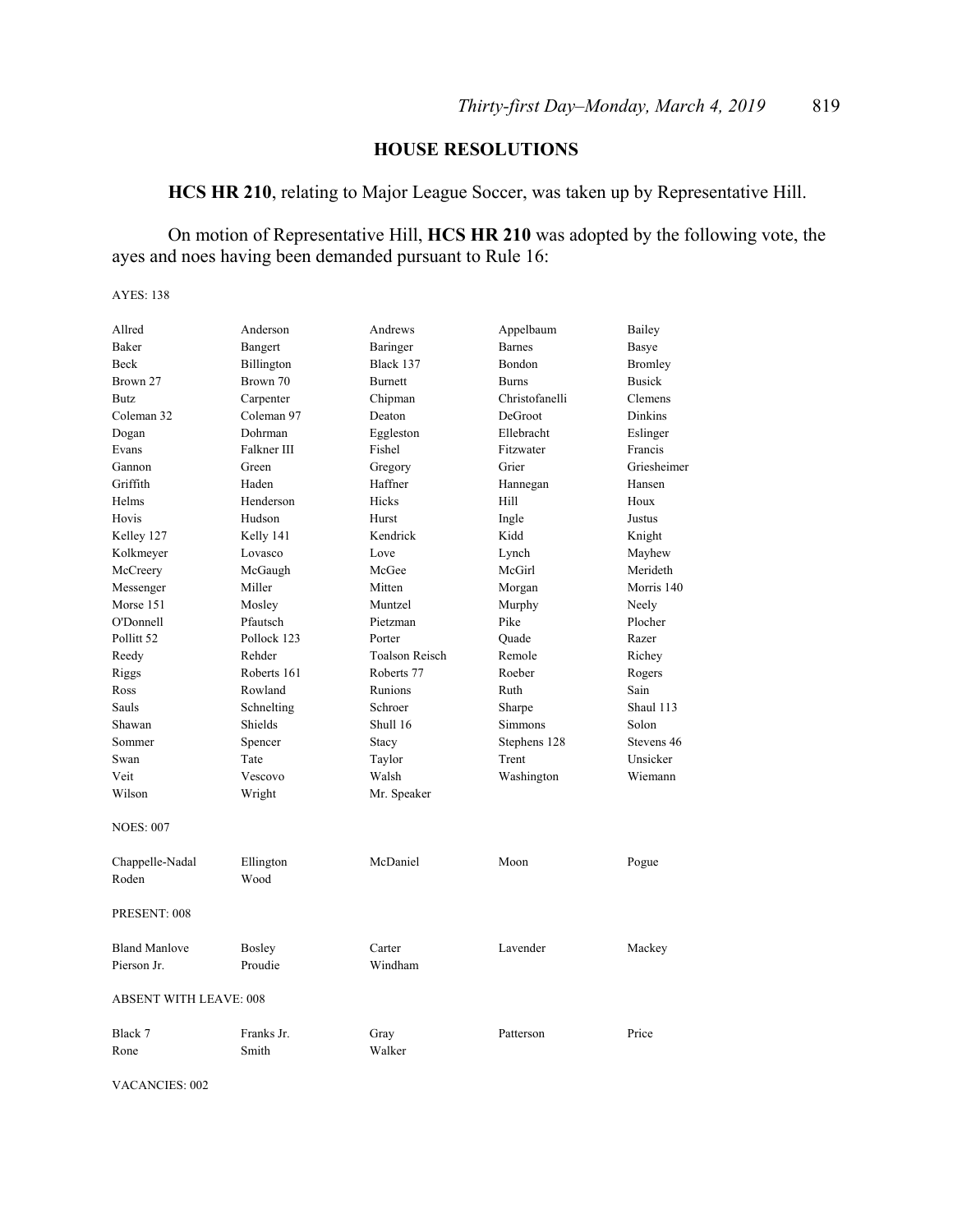#### **PERFECTION OF HOUSE BILLS**

**HCS HBs 161 & 401**, relating to the opening date for school terms, was taken up by Representative Knight.

On motion of Representative Knight, the title of **HCS HBs 161 & 401** was agreed to.

Representative Pollitt (52) offered **House Amendment No. 1**.

*House Amendment No. 1*

AMEND House Committee Substitute for House Bill Nos. 161 & 401, Page 1, Section 171.031, Line 13, by deleting the word "ten" and inserting in lieu thereof the words "**[**ten**] fourteen**"; and

 Further amend said bill and section, Page 2, Lines 19, 21, 24, and 26, by deleting all occurrences of the word "ten" and inserting in lieu thereof the words "**[**ten**] fourteen**"; and

Further amend said bill by amending the title, enacting clause, and intersectional references accordingly.

On motion of Representative Pollitt (52), **House Amendment No. 1** was adopted.

Representative Vescovo moved the previous question.

Which motion was adopted by the following vote:

| Allred               | Anderson       | Andrews        | Bailey         | <b>Baker</b>          |
|----------------------|----------------|----------------|----------------|-----------------------|
| Basye                | Billington     | Black 137      | Black 7        | <b>Bondon</b>         |
| <b>Bromley</b>       | <b>Busick</b>  | Christofanelli | Coleman 32     | Deaton                |
| <b>DeGroot</b>       | <b>Dinkins</b> | Dogan          | Dohrman        | Eggleston             |
| Eslinger             | Evans          | Falkner III    | Fishel         | Fitzwater             |
| Francis              | Gannon         | Grier          | Griesheimer    | Griffith              |
| Haden                | Haffner        | Hannegan       | Hansen         | Helms                 |
| Henderson            | Hill           | Houx           | Hovis          | Hudson                |
| Hurst                | Justus         | Kelley 127     | Kelly 141      | Kidd                  |
| Knight               | Kolkmeyer      | Lovasco        | Love           | Lynch                 |
| Mayhew               | McDaniel       | McGaugh        | McGirl         | Messenger             |
| Miller               | Moon           | Morris 140     | Morse 151      | Muntzel               |
| Murphy               | Neely          | O'Donnell      | Patterson      | Pfautsch              |
| Pietzman             | Pike           | Plocher        | Pogue          | Pollitt <sub>52</sub> |
| Pollock 123          | Porter         | Reedy          | Rehder         | Toalson Reisch        |
| Remole               | Richey         | Riggs          | Roberts 161    | Roden                 |
| Roeber               | Rone           | Ross           | Ruth           | Schnelting            |
| Sharpe               | Shaul 113      | Shawan         | <b>Shields</b> | Shull 16              |
| <b>Simmons</b>       | Smith          | Solon          | Sommer         | Spencer               |
| Stacy                | Stephens 128   | Swan           | Tate           | Taylor                |
| Trent                | Veit           | Vescovo        | Walsh          | Wiemann               |
| Wood                 | Wright         | Mr. Speaker    |                |                       |
| <b>NOES: 041</b>     |                |                |                |                       |
| Appelbaum            | Bangert        | Baringer       | <b>Barnes</b>  | <b>Beck</b>           |
| <b>Bland Manlove</b> | Brown 27       | Brown 70       | Burnett        | <b>Burns</b>          |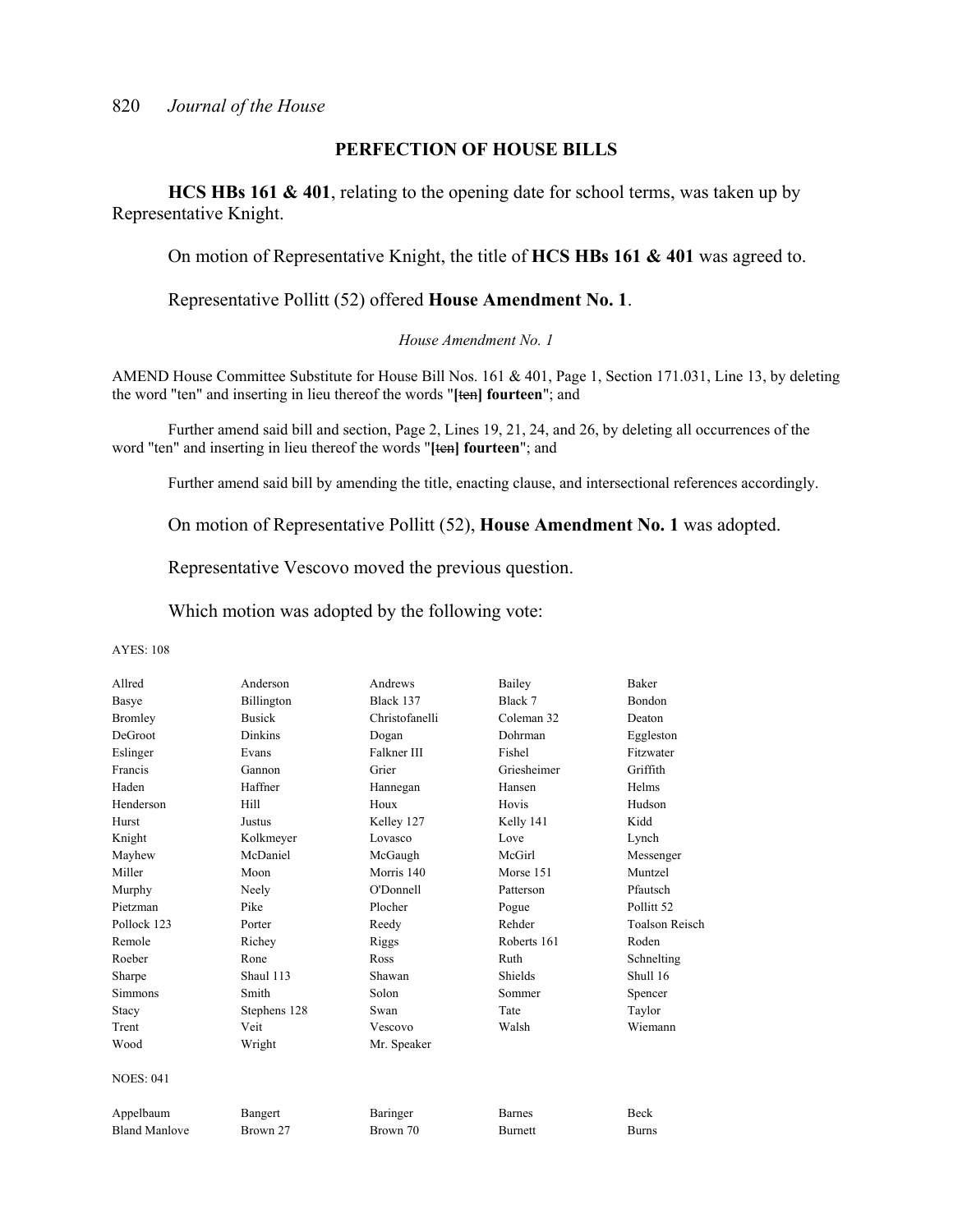## *Thirty-first Day–Monday, March 4, 2019* 821

| <b>Butz</b>                   | Carpenter  | Carter      | Clemens  | Ellebracht |
|-------------------------------|------------|-------------|----------|------------|
| Ellington                     | Green      | Ingle       | Kendrick | Lavender   |
| Mackey                        | McCreery   | McGee       | Merideth | Mitten     |
| Morgan                        | Mosley     | Pierson Jr. | Proudie  | Ouade      |
| Razer                         | Roberts 77 | Rogers      | Rowland  | Runions    |
| Sain                          | Sauls      | Stevens 46  | Unsicker | Washington |
| Windham                       |            |             |          |            |
| PRESENT: 000                  |            |             |          |            |
| <b>ABSENT WITH LEAVE: 012</b> |            |             |          |            |

| <b>Bosley</b> | Chappelle-Nadal | Chipman | Coleman 97 | Franks Jr. |
|---------------|-----------------|---------|------------|------------|
| Gray          | Gregory         | Hicks   | Price      | Schroer    |
| Walker        | Wilson          |         |            |            |

#### VACANCIES: 002

## On motion of Representative Knight, **HCS HBs 161 & 401, as amended**, was adopted by the following vote, the ayes and noes having been demanded pursuant to Rule 16:

| Allred                | Anderson             | Bailey        | <b>Baker</b>   | Basye          |
|-----------------------|----------------------|---------------|----------------|----------------|
| Billington            | Black 137            | Black 7       | <b>Bromley</b> | Chipman        |
| Christofanelli        | Coleman 32           | Deaton        | DeGroot        | <b>Dinkins</b> |
| Dogan                 | Dohrman              | Eggleston     | Eslinger       | Evans          |
| Falkner III           | Fishel               | Fitzwater     | Grier          | Griesheimer    |
| Griffith              | Haden                | Haffner       | Hannegan       | Helms          |
| Henderson             | Hill                 | Houx          | Hovis          | Hudson         |
| Hurst                 | Justus               | Kelly 141     | Knight         | Kolkmeyer      |
| Lovasco               | Love                 | Mayhew        | McDaniel       | McGirl         |
| Messenger             | Miller               | Moon          | Morris 140     | Morse 151      |
| Muntzel               | Murphy               | Neely         | Patterson      | Pietzman       |
| Plocher               | Pollitt 52           | Pollock 123   | Reedy          | Rehder         |
| <b>Toalson Reisch</b> | Remole               | Richey        | Riggs          | Roden          |
| Roeber                | Rone                 | <b>Ross</b>   | Schnelting     | Sharpe         |
| Shaul 113             | Shawan               | Shull 16      | <b>Simmons</b> | Smith          |
| Solon                 | Spencer              | Stacy         | Stephens 128   | Tate           |
| Taylor                | Trent                | Vescovo       | Walsh          | Wiemann        |
| Wilson                | Wood                 | Wright        | Mr. Speaker    |                |
| <b>NOES: 060</b>      |                      |               |                |                |
| Andrews               | Appelbaum            | Bangert       | Baringer       | <b>Barnes</b>  |
| <b>Beck</b>           | <b>Bland Manlove</b> | <b>Bondon</b> | <b>Bosley</b>  | Brown 27       |
| Brown 70              | <b>Burnett</b>       | <b>Burns</b>  | <b>Busick</b>  | Butz           |
| Carpenter             | Carter               | Clemens       | Ellebracht     | Ellington      |
| Francis               | Gannon               | Green         | Hansen         | Ingle          |
| Kelley 127            | Kendrick             | Kidd          | Lavender       | Lynch          |
| Mackey                | McCreery             | McGee         | Merideth       | Morgan         |
| Mosley                | O'Donnell            | Pfautsch      | Pierson Jr.    | Pike           |
| Pogue                 | Porter               | Proudie       | Ouade          | Razer          |
| Roberts 161           | Roberts 77           | Rogers        | Rowland        | Runions        |
| Ruth                  | Sain                 | Sauls         | Sommer         | Stevens 46     |
| Swan                  | Unsicker             | Veit          | Washington     | Windham        |
|                       |                      |               |                |                |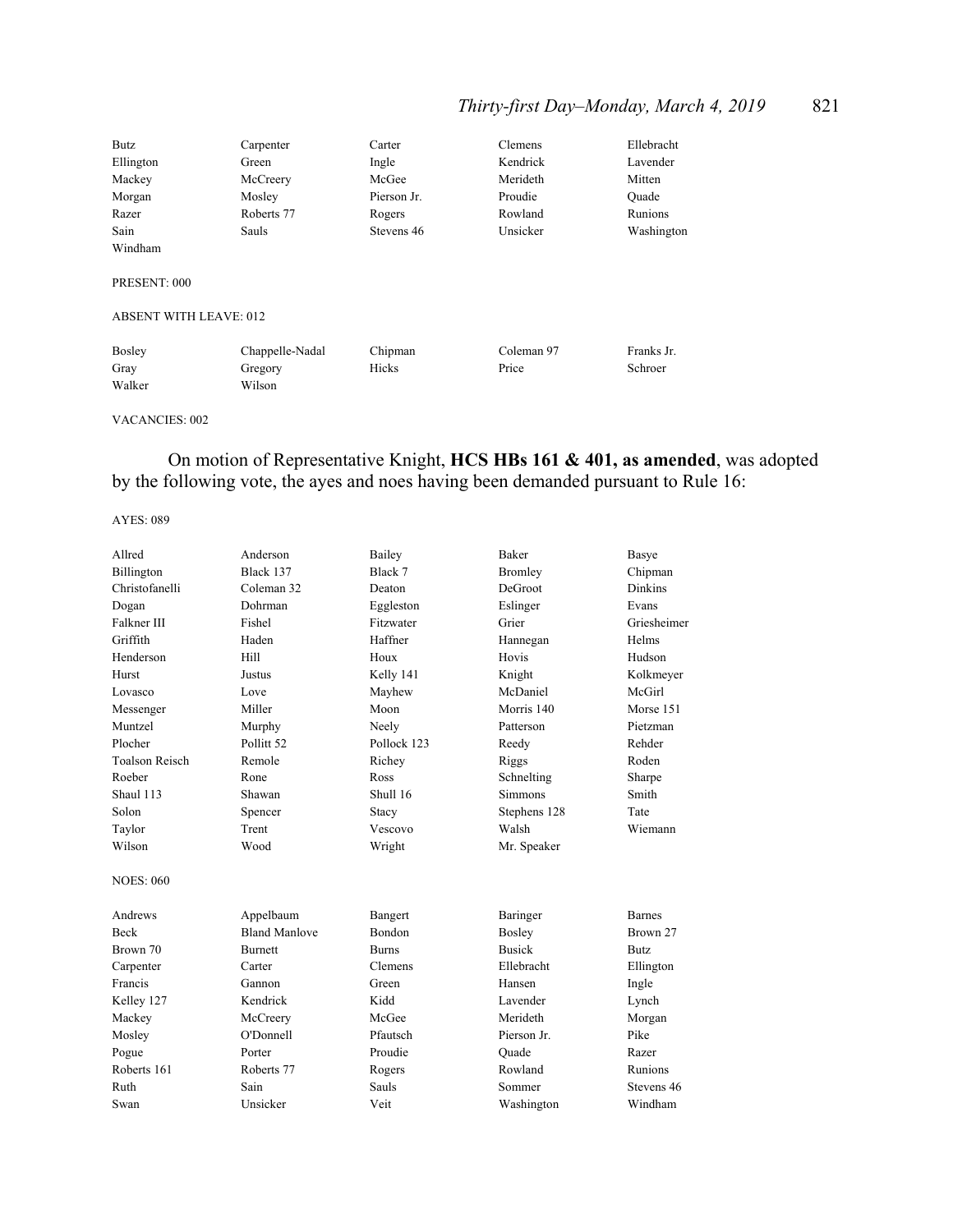| PRESENT: 003                  |                     |                       |                |         |
|-------------------------------|---------------------|-----------------------|----------------|---------|
| McGaugh                       | Mitten              | Shields               |                |         |
| <b>ABSENT WITH LEAVE: 009</b> |                     |                       |                |         |
| Chappelle-Nadal<br>Hicks      | Coleman 97<br>Price | Franks Jr.<br>Schroer | Gray<br>Walker | Gregory |

VACANCIES: 002

 On motion of Representative Knight, **HCS HBs 161 & 401, as amended**, was ordered perfected and printed.

#### **REFERRAL OF HOUSE RESOLUTIONS**

The following House Resolution was referred to the Committee indicated:

**HR 783** - Consent and House Procedure

#### **REFERRAL OF HOUSE BILLS**

The following House Bill was referred to the Committee indicated:

**HB 1094** - Special Committee on Government Oversight

#### **COMMITTEE REPORTS**

**Committee on Veterans**, Chairman Basye reporting:

 Mr. Speaker: Your Committee on Veterans, to which was referred **HB 810**, begs leave to report it has examined the same and recommends that it **Do Pass**, and pursuant to Rule 24(25)(b) be referred to the Committee on Rules - Administrative Oversight by the following vote:

Ayes (13): Barnes, Basye, Beck, Billington, Bromley, Dohrman, Gray, Griffith, Lynch, Pike, Sauls, Solon and Wilson

Noes (0)

Absent (1): Schnelting

#### **MESSAGES FROM THE SENATE**

Mr. Speaker: I am instructed by the Senate to inform the House of Representatives that the Senate has taken up and passed **SB 72** entitled:

 An act to repeal section 153.034, RSMo, and to enact in lieu thereof one new section relating to property tax assessments of electric companies.

In which the concurrence of the House is respectfully requested.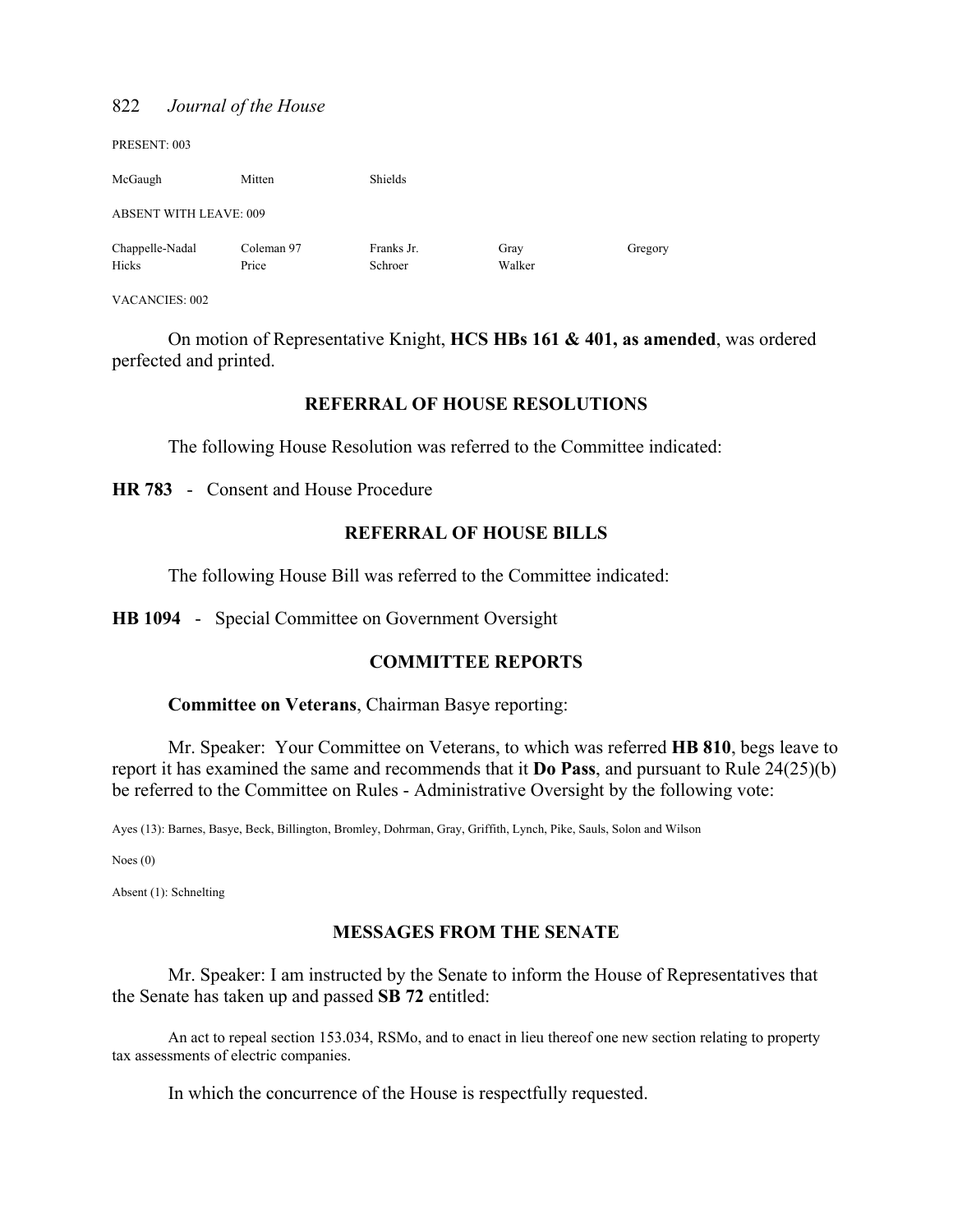#### **COMMITTEE CHANGES**

March 4, 2019

Ms. Dana Rademan Miller Chief Clerk State Capitol, Room 310 Jefferson City, MO 65101

Dear Chief Clerk Rademan Miller,

I hereby remove the following member from the Standing Committee on Pensions:

Representative Maria Chappelle-Nadal

I hereby appoint the following member to serve on the Standing Committee on Pensions:

Representative Matt Sain

If you have any questions, please contact my office.

Sincerely,

/s/ Crystal Quade House Minority Leader District 132

March 4, 2019

 $\overline{\phantom{a}}$  , where  $\overline{\phantom{a}}$  , where  $\overline{\phantom{a}}$ 

Ms. Dana Rademan Miller Chief Clerk State Capitol, Room 310 Jefferson City, MO 65101

Dear Chief Clerk Rademan Miller,

I hereby remove the following member from the Standing Committee on Ways and Means:

Representative Maria Chappelle-Nadal

I hereby appoint the following member to serve on the Standing Committee on Ways and Means:

Representative Sarah Unsicker

If you have any questions, please contact my office.

Sincerely,

/s/ Crystal Quade House Minority Leader District 132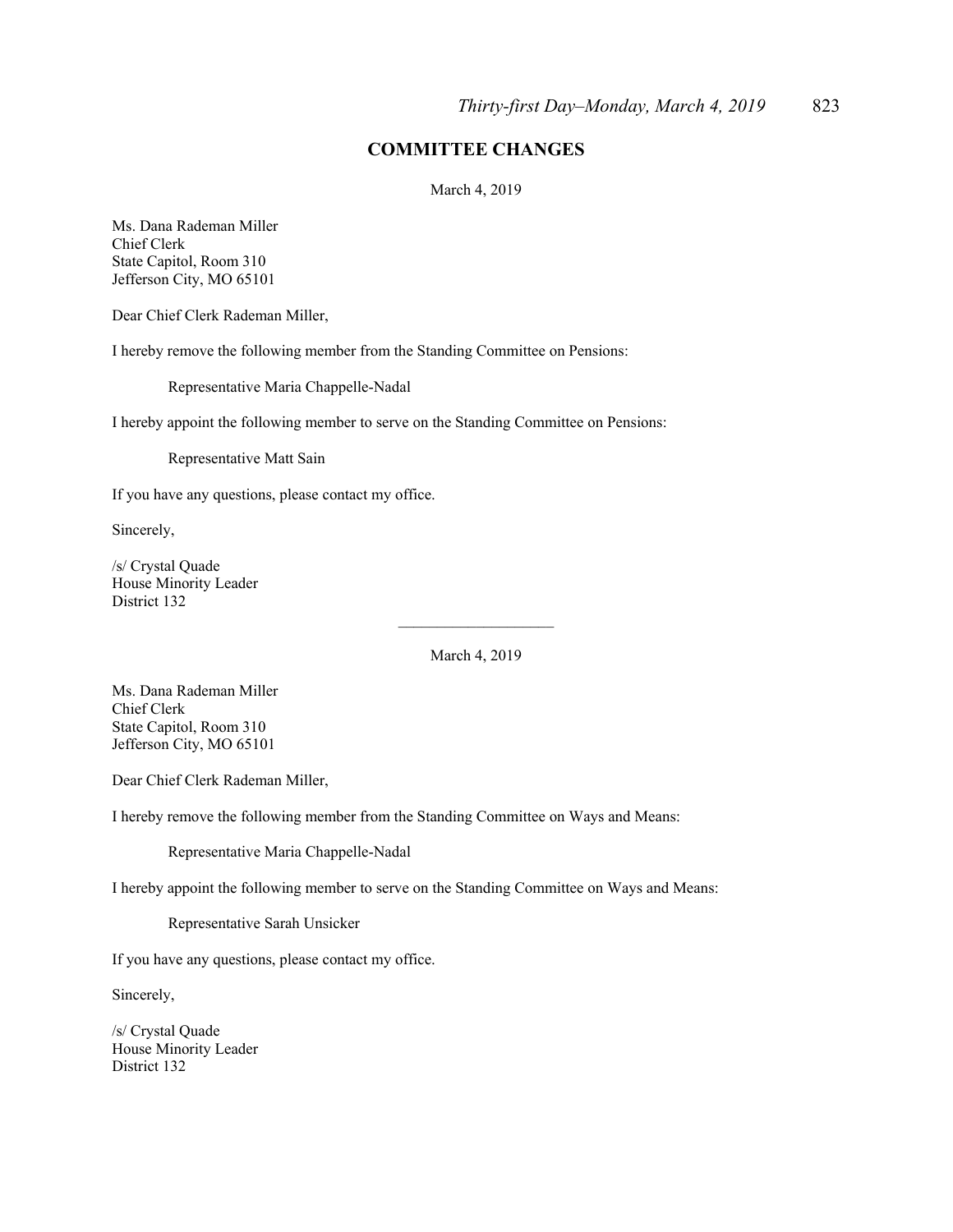#### **ADJOURNMENT**

 On motion of Representative Vescovo, the House adjourned until 10:00 a.m., Tuesday, March 5, 2019.

#### **COMMITTEE HEARINGS**

#### AGRICULTURE POLICY

Wednesday, March 6, 2019, 12:00 PM, House Hearing Room 7. Public hearing will be held: HB 824, HB 685, HB 919 Executive session will be held: HB 559 Executive session may be held on any matter referred to the committee. Added HB 685 and HB 919. AMENDED

#### BUDGET

Wednesday, March 6, 2019, 8:15 AM, House Hearing Room 3. Executive session may be held on any matter referred to the committee. Review Committee Substitutes for HBs 1-13.

#### **BUDGET**

Thursday, March 7, 2019, 8:15 AM, House Hearing Room 3. Public hearing will be held: HB 465, HB 563 Executive session may be held on any matter referred to the committee.

#### CHILDREN AND FAMILIES

Tuesday, March 5, 2019, 9:00 AM, House Hearing Room 1. Executive session will be held: HB 254, HB 282 Executive session may be held on any matter referred to the committee.

CORRECTIONS AND PUBLIC INSTITUTIONS Tuesday, March 5, 2019, 9:00 AM, House Hearing Room 6. Public hearing will be held: HB 1063 Executive session may be held on any matter referred to the committee.

ELECTIONS AND ELECTED OFFICIALS Wednesday, March 6, 2019, 8:00 AM, House Hearing Room 6. Public hearing will be held: HB 347, HB 803, HB 202, HB 767 Executive session will be held: HB 769 Executive session may be held on any matter referred to the committee. Added HB 767. AMENDED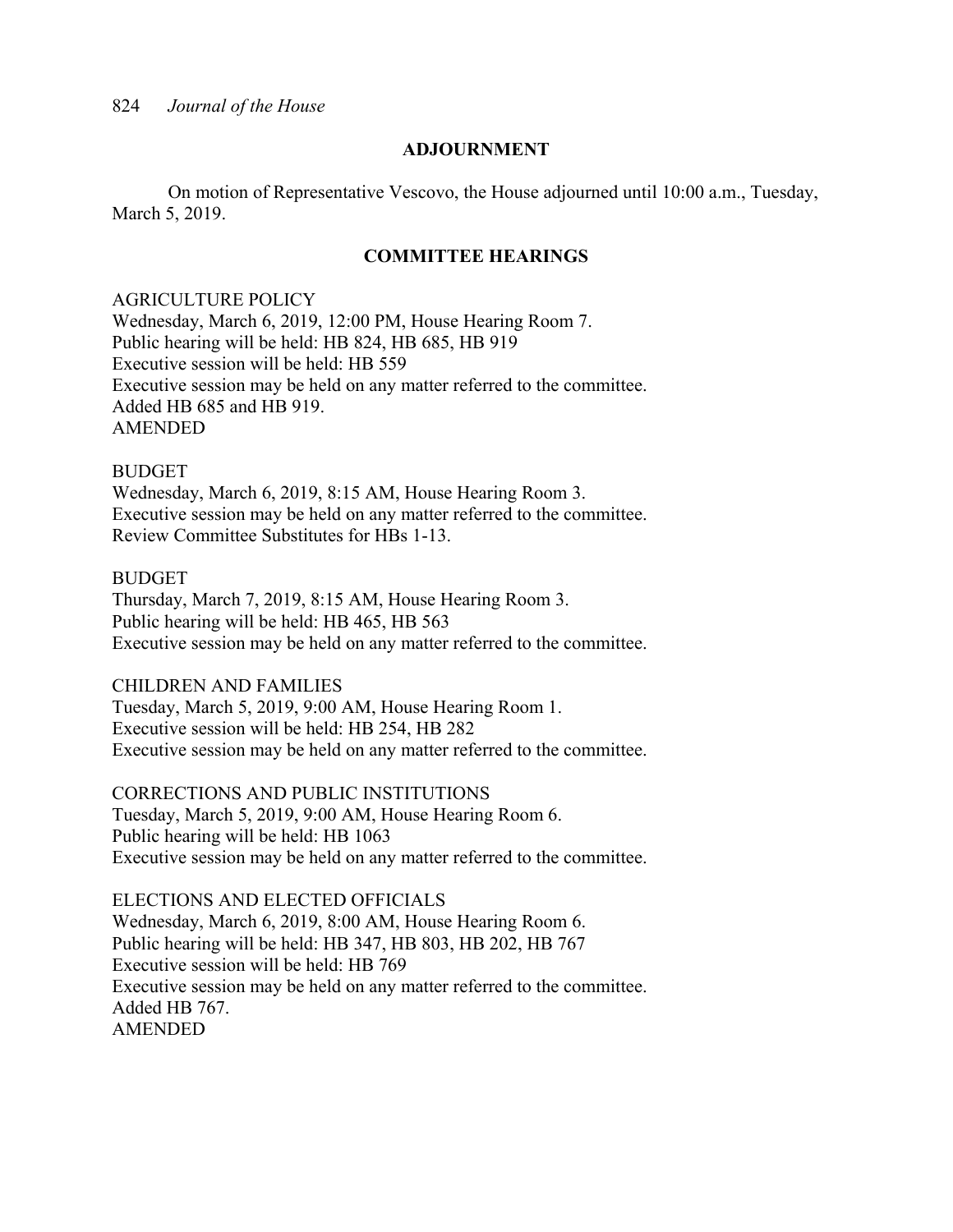ELEMENTARY AND SECONDARY EDUCATION Tuesday, March 5, 2019, 8:00 AM, House Hearing Room 5. Public hearing will be held: HB 606, HB 857 Executive session will be held: HB 485, HB 924, HB 739 Executive session may be held on any matter referred to the committee.

#### FISCAL REVIEW

Tuesday, March 5, 2019, 8:00 AM, House Hearing Room 1. Executive session may be held on any matter referred to the committee. **CANCELLED** 

FISCAL REVIEW Wednesday, March 6, 2019, 8:00 AM, House Hearing Room 4. Executive session may be held on any matter referred to the committee. **CANCELLED** 

#### **JUDICIARY**

Tuesday, March 5, 2019, 5:00 PM or upon adjournment (whichever is later), House Hearing Room 5. Public hearing will be held: HB 966, HB 868, HB 573 Executive session will be held: HB 106, HB 427, HB 728, HB 495, HB 519 Executive session may be held on any matter referred to the committee. Added HB 519. AMENDED

#### LOCAL GOVERNMENT

Tuesday, March 5, 2019, 12:00 PM, House Hearing Room 1. Public hearing will be held: HB 271, HB 359 Executive session will be held: HB 762, HB 124 Executive session may be held on any matter referred to the committee. Executive session will be held first.

#### **PENSIONS**

Tuesday, March 5, 2019, 8:00 AM, House Hearing Room 7. Public hearing will be held: HB 568 Executive session may be held on any matter referred to the committee.

PROFESSIONAL REGISTRATION AND LICENSING Tuesday, March 5, 2019, 12:30 PM or 30 minutes upon morning recess (whichever is later), House Hearing Room 7. Public hearing will be held: HB 816, HB 758, HB 705 Executive session will be held: HB 301, HB 349, HB 326 Executive session may be held on any matter referred to the committee.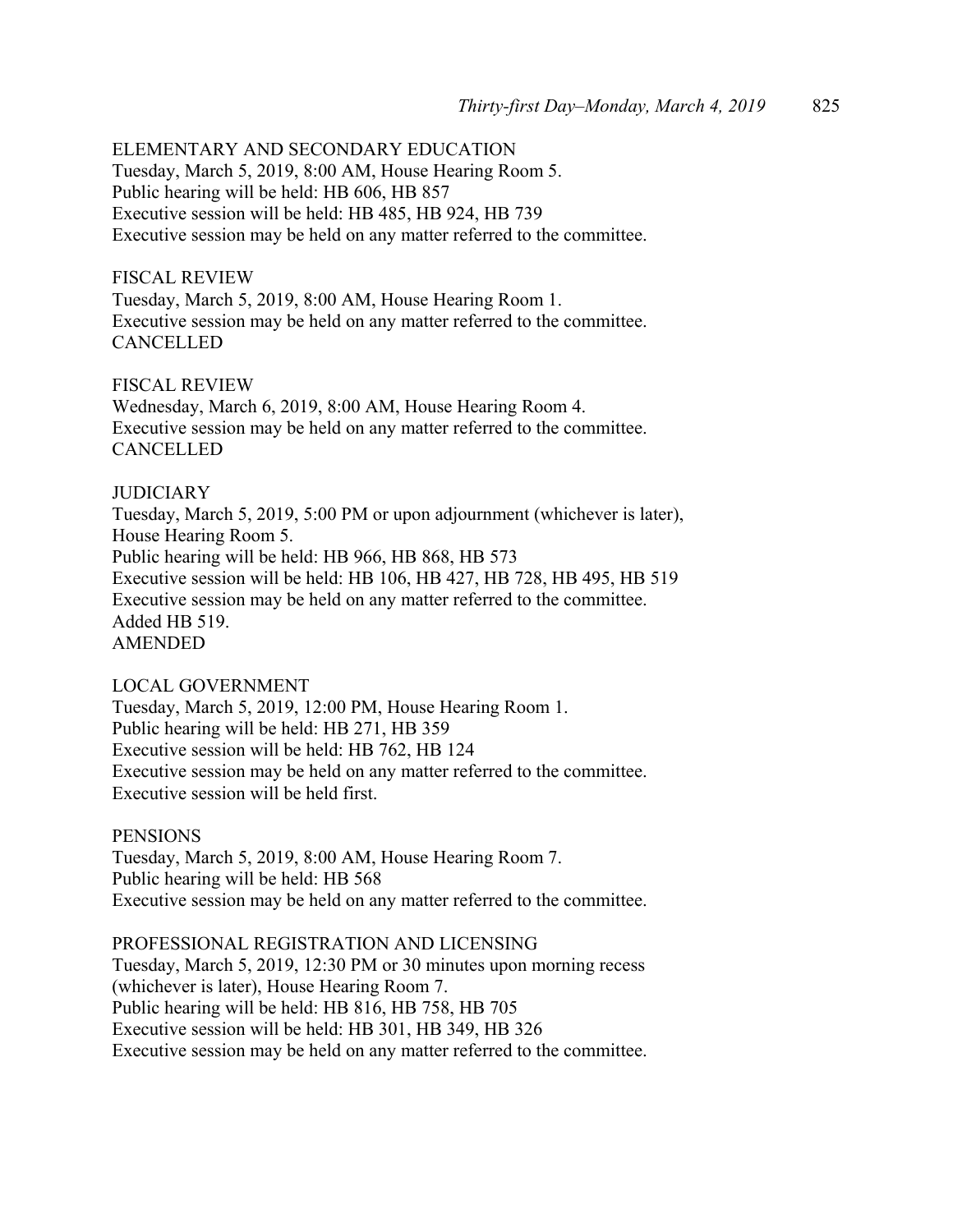RULES - ADMINISTRATIVE OVERSIGHT Tuesday, March 5, 2019, 5:00 PM, House Hearing Room 1. Public hearing will be held: HCS HB 499 Executive session will be held: HCS HB 499, HB 926, HCS HB 456, HCS HB 66, HCS HB 604, HB 628, SB 17, HB 715, HCS HCR 16, HB 317, HCS HB 341 Executive session may be held on any matter referred to the committee.

#### RULES - LEGISLATIVE OVERSIGHT

Tuesday, March 5, 2019, 12:00 PM, House Hearing Room 4. Executive session will be held: HCS HB 269, HCS HB 105, HCS HB 374, HCS HB 677 Executive session may be held on any matter referred to the committee.

#### SPECIAL COMMITTEE ON AGING

Wednesday, March 6, 2019, 6:00 PM or upon adjournment (whichever is later), House Hearing Room 6. Public hearing will be held: HB 747 Executive session will be held: HB 932, HB 700 Executive session may be held on any matter referred to the committee.

SPECIAL COMMITTEE ON HOMELAND SECURITY Tuesday, March 5, 2019, 6:00 PM or upon adjournment (whichever is later), House Hearing Room 6. Public hearing will be held: HR 435, HCR 6, HB 296 Executive session may be held on any matter referred to the committee.

#### SPECIAL COMMITTEE ON SMALL BUSINESS

Wednesday, March 6, 2019, 8:00 AM, House Hearing Room 1. Public hearing will be held: HB 375 Executive session will be held: HB 899 Executive session may be held on any matter referred to the committee.

SPECIAL COMMITTEE ON STUDENT ACCOUNTABILITY Tuesday, March 5, 2019, 12:00 PM or upon morning recess (whichever is later), House Hearing Room 6. Public hearing will be held: HB 464, HB 33, HB 570. Executive session will be held: HB 476, HB 112 Executive session may be held on any matter referred to the committee. Added HB 570 AMENDED

TRANSPORTATION Thursday, March 7, 2019, 8:00 AM, House Hearing Room 7. Public hearing will be held: HB 1061, HB 638, HB 645, HB 822 Executive session may be held on any matter referred to the committee.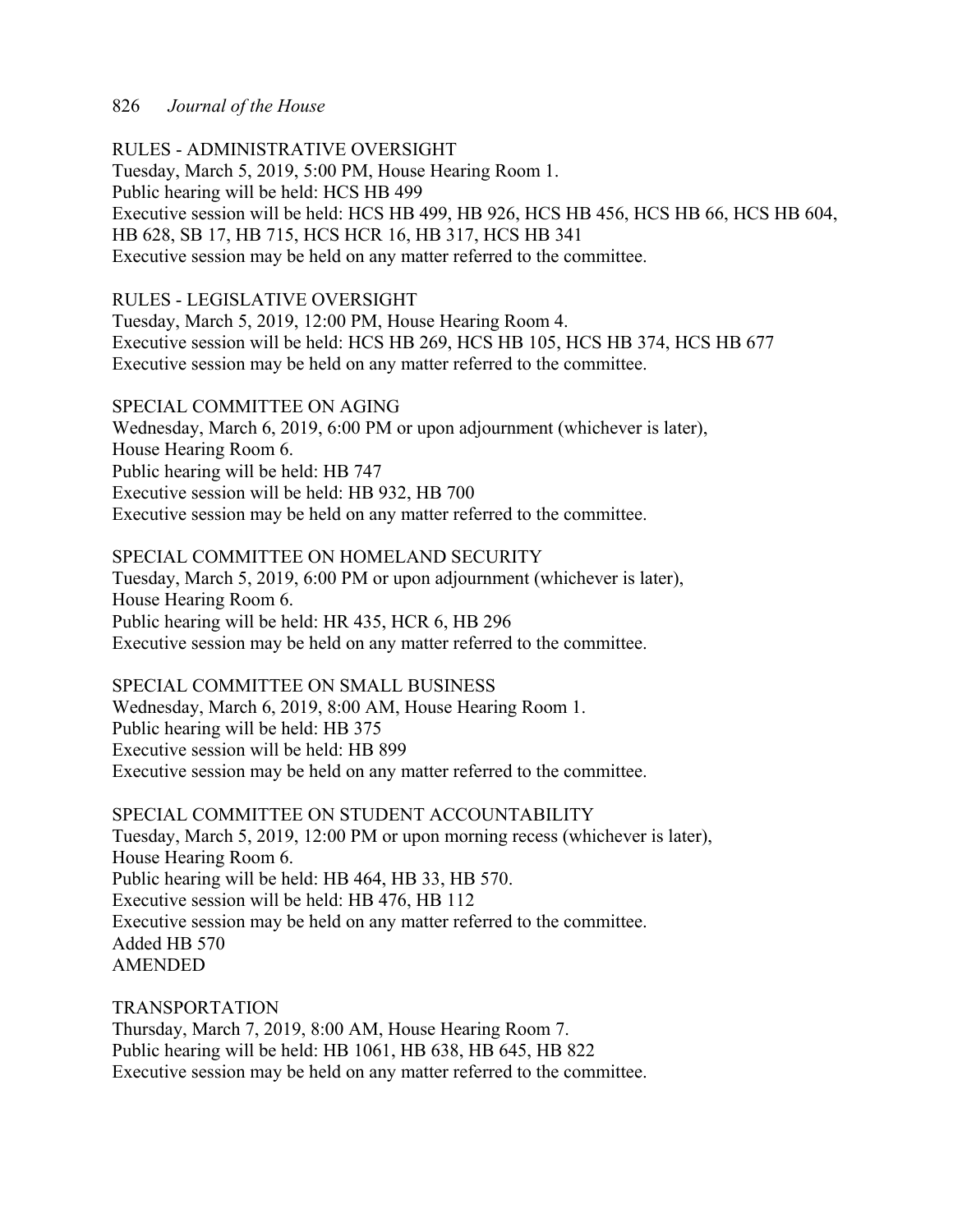UTILITIES

Tuesday, March 5, 2019, 5:00 PM or upon afternoon adjournment (whichever is later), House Hearing Room 7. Public hearing will be held: HB 720, HB 831 Executive session will be held: HB 287, HB 482 Executive session may be held on any matter referred to the committee. Note time change. **CORRECTED** 

VETERANS Wednesday, March 6, 2019, 12:00 PM or morning recess (whichever is later), House Hearing Room 1. Public hearing will be held: HB 754 Executive session may be held on any matter referred to the committee.

WAYS AND MEANS Wednesday, March 6, 2019, 8:00 AM, House Hearing Room 5. Executive session will be held: HB 548 Executive session may be held on any matter referred to the committee.

#### **HOUSE CALENDAR**

#### THIRTY-SECOND DAY, TUESDAY, MARCH 5, 2019

#### **HOUSE BILLS FOR PERFECTION - APPROPRIATIONS**

HCS HB 14 - Smith

#### **HOUSE BILLS FOR PERFECTION**

HCS HB 399 - Basye HB 821 - Solon HCS HB 564 - Grier HCS HB 220 - Andrews HB 587 - Rone HCS HB 547 - Griffith HB 78 - Black (7) HB 646 - Rowland HCS HB 400 - Basye HCS HB 581 - Roeber HB 829 - Wood HB 204 - Anderson HB 565 - Morse (151) HCS HB 487 - Solon HB 250 - Schroer